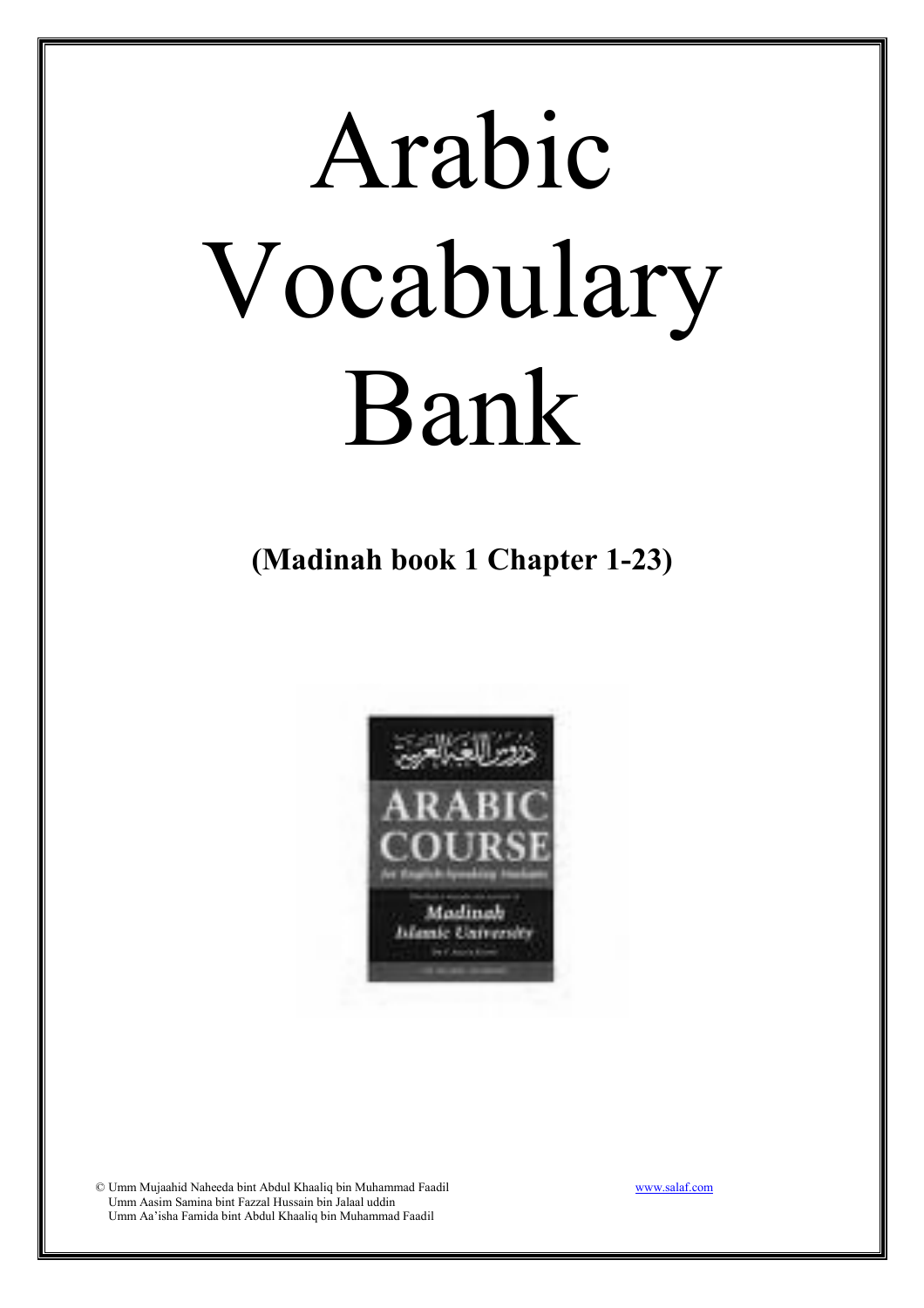## Lesson 1 Vocabulary

| Who is this?        | مَنْ هَذَا؟                 |
|---------------------|-----------------------------|
| <b>Doctor</b>       | طَبيْبٌ                     |
| <b>Boy</b>          | وَلَدٌ                      |
| <b>Student</b>      | طَالبٌ                      |
| Man                 | زَجْلٌ                      |
| <b>Merchant</b>     | تاجر                        |
| Dog                 | كَلْبٌ                      |
| Cat                 | سة<br>قط                    |
| <b>Donkey</b>       | حمَارٌ<br>ڪ                 |
| <b>Horse</b>        | حصانٌ                       |
| And                 |                             |
| Camel               | جَمَل <sup>َ</sup><br>ديْكٌ |
| <b>Rooster</b>      |                             |
| <b>Teacher</b>      |                             |
| <b>Handkerchief</b> |                             |
| <b>Star</b>         |                             |

| This is (m)    | هَذا                 |
|----------------|----------------------|
| <b>House</b>   | ره په<br>ن <b>ست</b> |
| <b>Mosque</b>  | مَسْجِدٌ             |
| <b>Door</b>    | بَابٌ                |
| <b>Book</b>    | كتَابٌ               |
| Pen            | قَلَمٌ               |
| <b>Key</b>     | مفْتَاحٌ             |
| <b>Desk</b>    | مڭتَب                |
| <b>Bed</b>     | سر وه                |
| A chair        |                      |
| What is this?  | مَا هَذَا؟           |
| Is this?       | أَهَذَا؟             |
| <b>Yes</b>     |                      |
| <b>Shirt</b>   |                      |
| N <sub>0</sub> | $\mathbf{y}$         |
| Who            | مَنْ                 |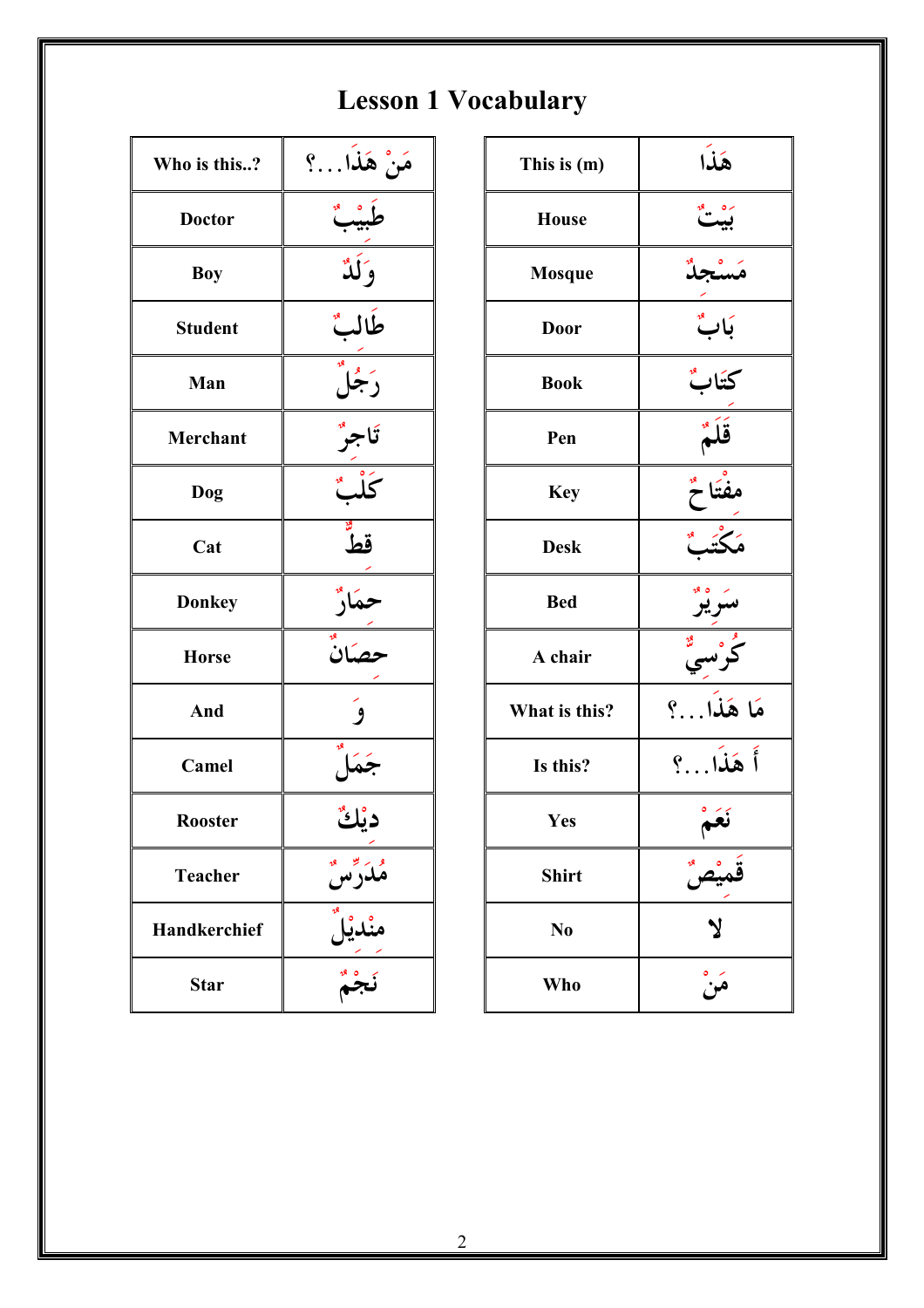#### Lesson 2 Vocabulary

| What?        | مَا…؟         |
|--------------|---------------|
| <b>Stone</b> | x > 8         |
| <b>Milk</b>  | اسر چو<br>جون |
| <b>That</b>  | ذَلكَ         |

| Is that?      | أَ ذَلِكَ؟  |
|---------------|-------------|
| Leader        |             |
| <b>Sugar</b>  | 28          |
| What is that? | مَا ذَلِكَ؟ |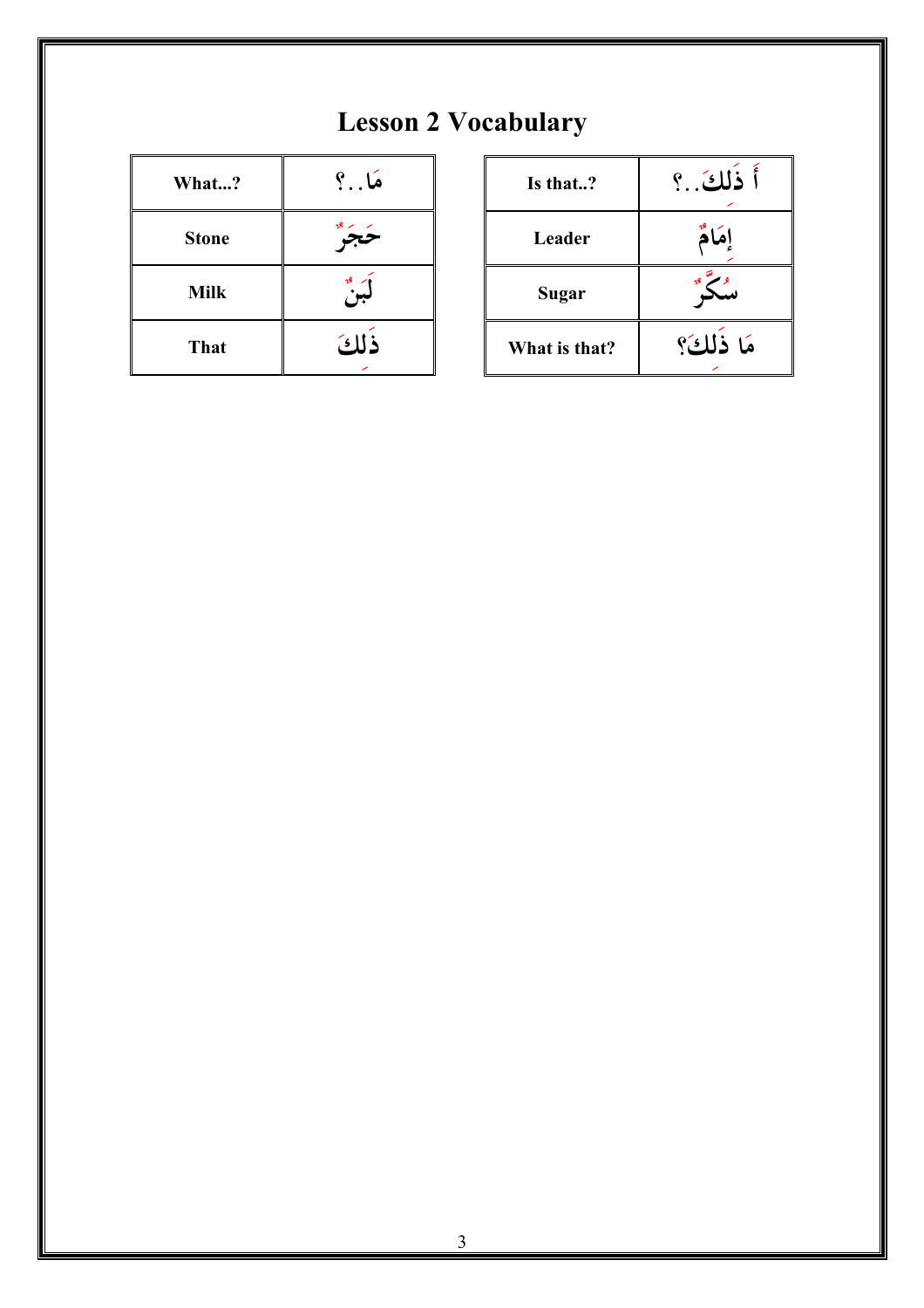#### Lesson 3 Vocabulary

| <b>Heavy</b>     |               |
|------------------|---------------|
| Moon             |               |
| Light            | قفيف          |
| <b>Clean</b>     | نَظَيْفٌ      |
| Poor             | فقير          |
| <b>Sweet</b>     | حاثو          |
| <b>Sick</b>      | مَريْضٌ       |
| <b>Notebook</b>  | دَفْتَر       |
| <b>Shop</b>      | دُگانٌ        |
| <b>Rich</b>      | غَني<br>غني   |
| <b>Father</b>    | أَبٌ          |
| Paper            | وَرَق         |
| Apple            | ثقاً *        |
| <b>Delicious</b> | ڵڶؠ۠ڵ         |
| <b>Doctor</b>    |               |
| Tall             |               |
| <b>Short</b>     |               |
| <b>Brother</b>   |               |
| <b>Messenger</b> | َ<br>رَسُوْلٌ |

| <b>The</b>       | الُ                           |
|------------------|-------------------------------|
| <b>Broken</b>    | مَكْسُورٌ                     |
| Open             | ر<br>ئاخ                      |
| <b>Sitting</b>   | جَالِسٌ<br>وَاقِفٌ<br>وَاقِفٌ |
| <b>Standing</b>  |                               |
| <b>New</b>       | —<br>جَديْدٌ<br>—–            |
| Old              | قَديْمٌ<br>مَاء <sup>ِ</sup>  |
| Water            |                               |
| Cold             | بَارِدٌ                       |
| <b>Near</b>      |                               |
| Far              |                               |
| Hot              | $\mathcal{L}_{1}$             |
| <b>Small</b>     | $\frac{180}{9}$               |
| <b>Big</b>       |                               |
| <b>Dirty</b>     |                               |
| <b>Beautiful</b> |                               |
| <b>Bread</b>     |                               |
| Eye              |                               |
|                  |                               |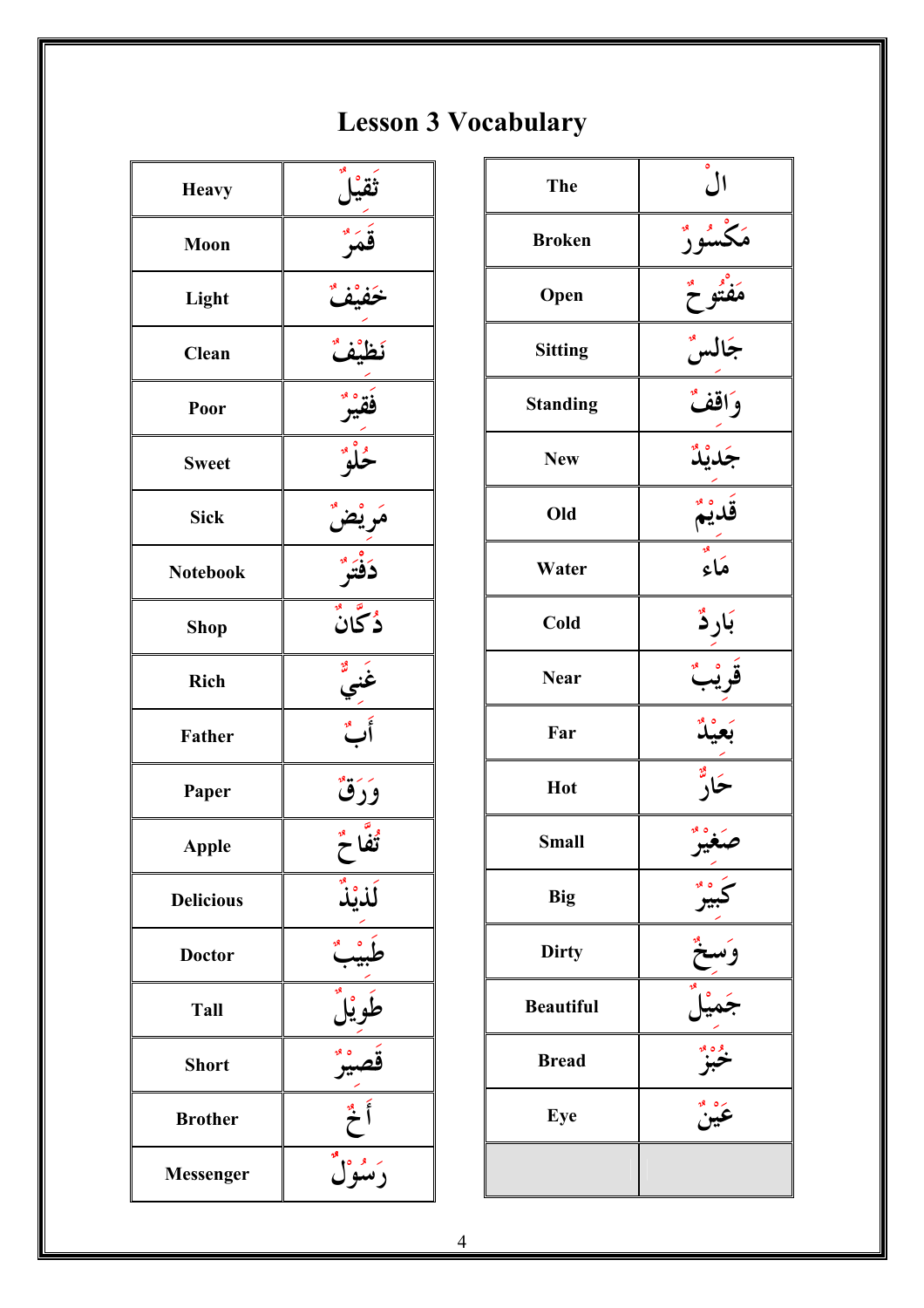| Face           | وَجُهْ             |
|----------------|--------------------|
| <b>Friend</b>  | صَديْقٌ            |
| Quraan         | قُوْآنٌ            |
| Prayer         | صَلاةٌ             |
| Kabah          | كَعْبَة            |
| <b>Head</b>    | ع<br>د أىس         |
| <b>Finger</b>  | إصبع               |
| Soap           | صَابُوْنٌ          |
| <b>Nail</b>    | ظفو                |
| Dawn           | فجرٌ               |
| <b>Midday</b>  | خلقوم              |
| Afternoon/time |                    |
| <b>Sunset</b>  | مَغْرِبٌ<br>حشَاءٌ |
| <b>Evening</b> |                    |

| Garden/paradise | ر».<br>جنبه   |
|-----------------|---------------|
| Lunch/dinner    | ريدي.<br>غذاء |
| <b>Mouth</b>    | فَهٌ          |
| Air             | هَوَاء        |
| Hand            | يگ            |
| Garment         | ثوْبٌ         |
| Gold            | ذَهَبٌ        |
| A flower        | ڒؘۿۨڒؘة۠      |
| A fish          | سَمَكُ        |
| A sun           | شَمْس         |
| <b>Chest</b>    | صّلوٌ         |
| <b>Guest</b>    |               |
| <b>Back</b>     |               |
| <b>Meat</b>     | بيدية         |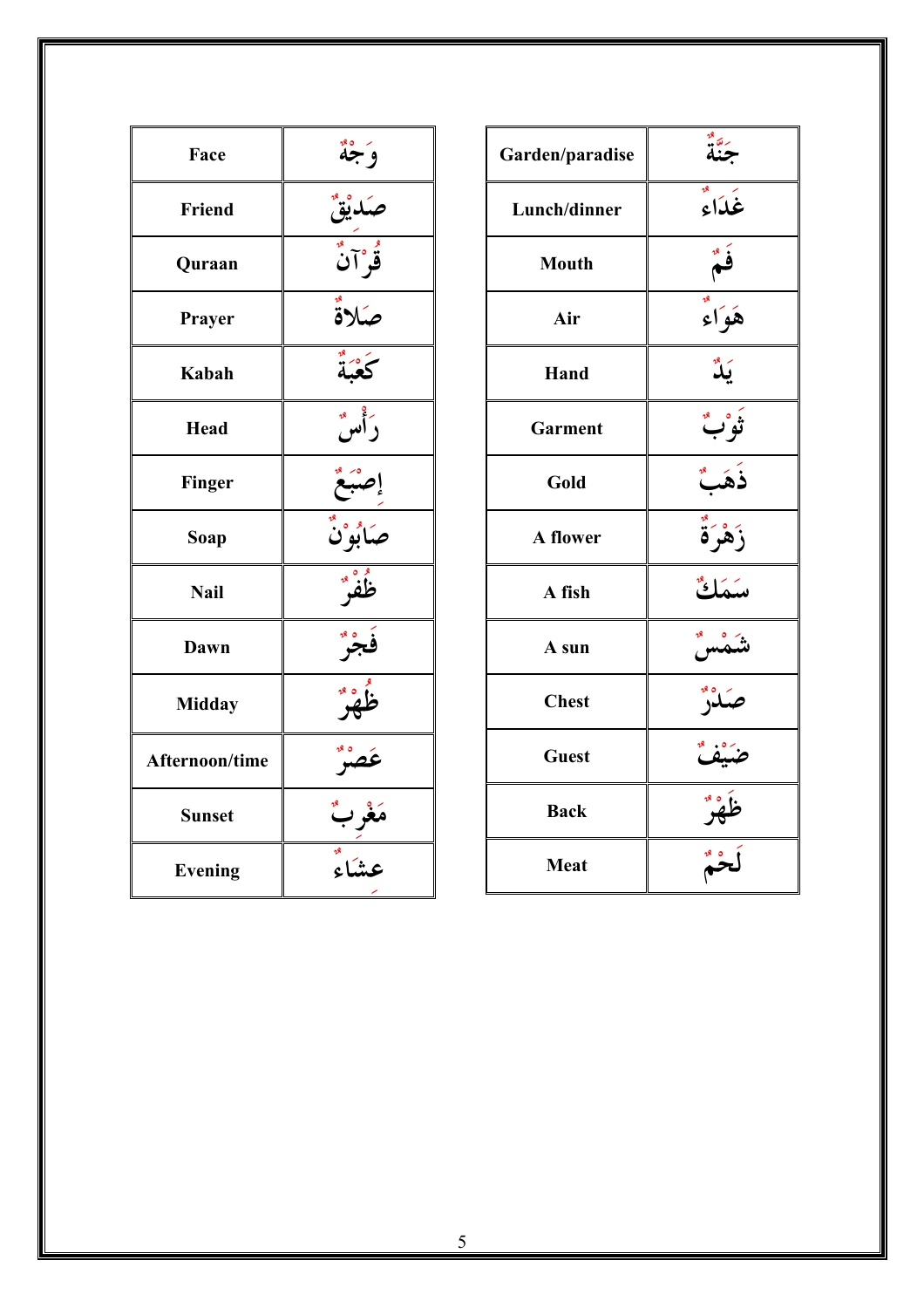# Lesson 4 Vocabulary

| <b>Toilet</b>  | مرْحَاضٌ<br><u>۔</u>        |
|----------------|-----------------------------|
| <b>Sky</b>     | $\frac{1}{\sqrt{2}}$ سَمَاء |
| <b>Khaalid</b> | خالدٌ                       |
| Haamid         | ځامله                       |
| Fatimah        | فَاطْهَةٌ                   |
| <b>Maryam</b>  | مَوْيَمْ                    |
| Aa'isha        | _<br>عَائَشْهُ              |
| Khadeejah      | ڂ <i>ۘ</i> ۮۑ۠ۘڿۘۮؙؖ        |
| Safiyyah       | صَفيَّة                     |
| Ammaar         | عَمَّارٌ                    |
| Sa'eed         | سَعيْكُ                     |
| Ali            | حَلِيٌّ                     |
| Ruqayyah       | وَيَعَةً                    |
| From           |                             |
| To             | من<br>_<br>أَنْتَ<br>أَنْتَ |
| You $(m)$      |                             |
| He left        | سرچَ<br>ب                   |
| He went        | ۮؘ                          |
| Headmaster     |                             |

| In               |                          |
|------------------|--------------------------|
| On               | قي)<br>حَلَّى<br>أَيْنَ  |
| Where            |                          |
| <b>Muhammad</b>  | و بر سي.<br>منحمله       |
| He               | هُوَ                     |
| A room           | ۼؙۛۯؘڣؙ؞                 |
| Yaasir           | يَاسوٌ                   |
| <b>Bathroom</b>  | ځمّامٌ                   |
| <b>Aaminah</b>   | آهنة                     |
| <b>Kitchen</b>   |                          |
| <b>She</b>       |                          |
| Watch            | سَاعَةٌ                  |
| <b>School</b>    | مَدْرَسَةٌ               |
| University       | جَامعَةً                 |
| Zainab           |                          |
| <b>Classroom</b> |                          |
| I                | أنَا                     |
| Japan            | الْيَابَانُ<br>الصِّيْنُ |
| China            |                          |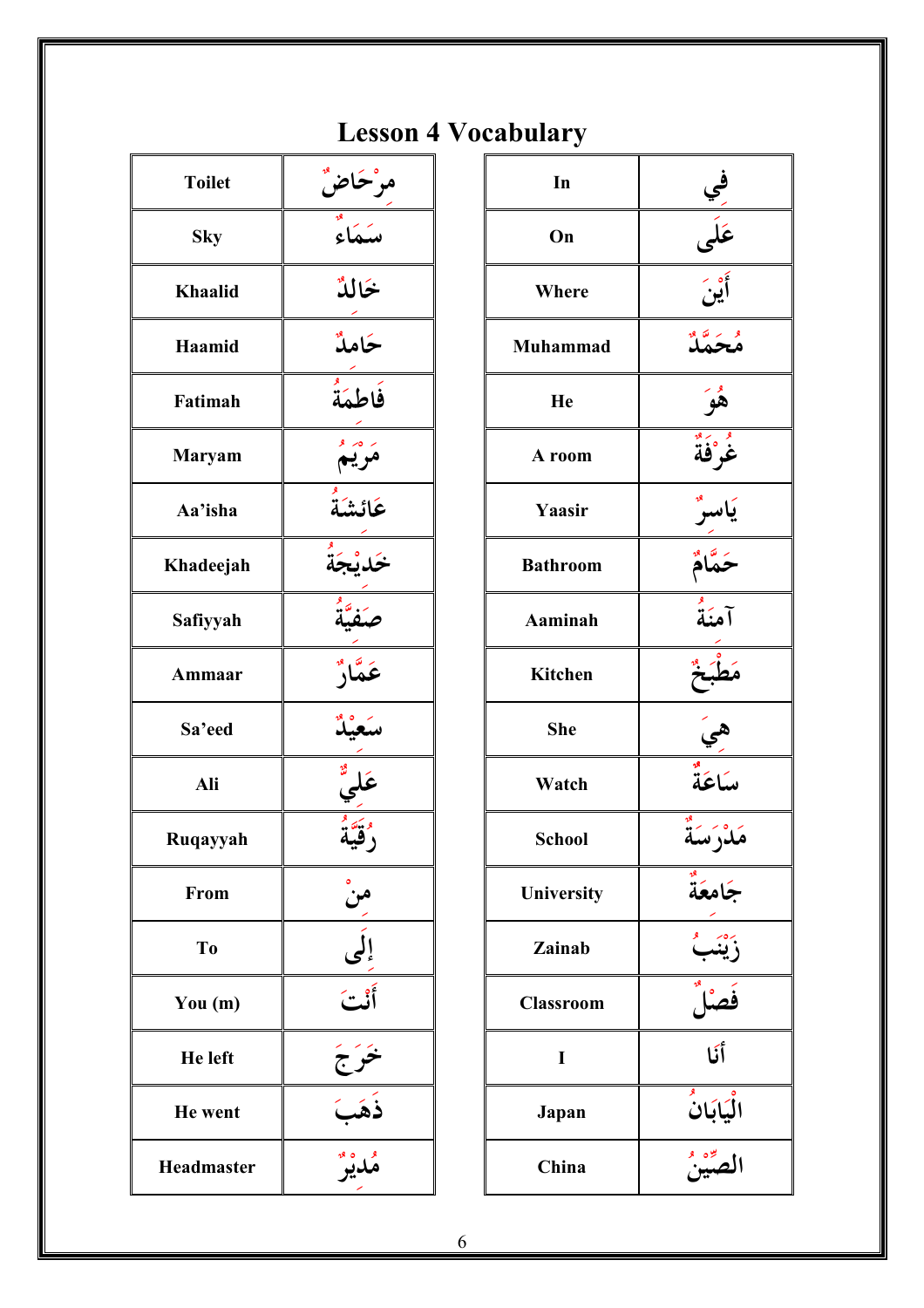| India         | ಿ                           |
|---------------|-----------------------------|
| <b>Market</b> | $\mathcal{R} = \mathcal{S}$ |

| <b>Philippines</b> | لددد<br>ر ر |
|--------------------|-------------|
|                    |             |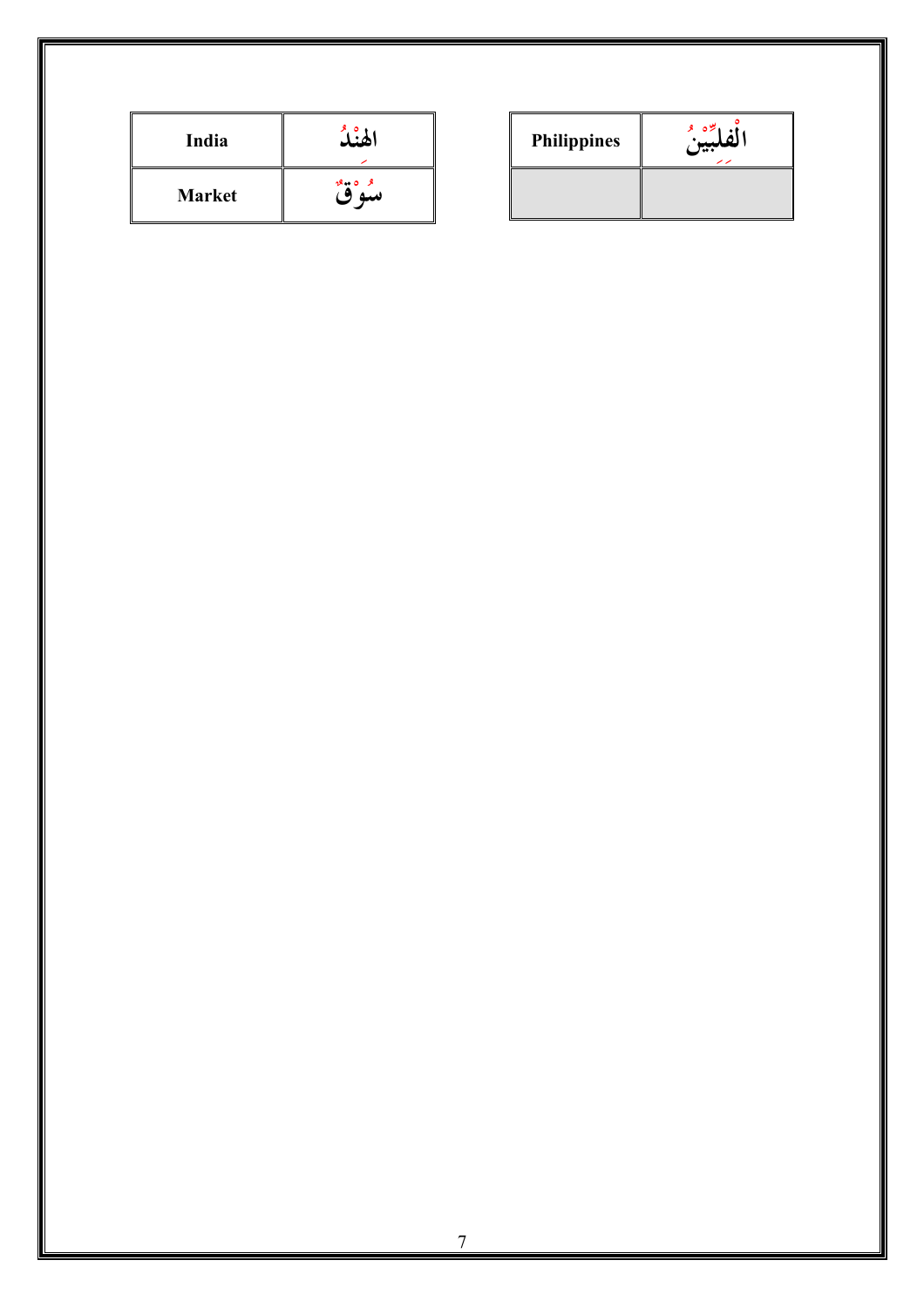## Lesson 5 Vocabulary

| <b>Faisal</b>                |                              |
|------------------------------|------------------------------|
| <b>Masood</b>                | ر ه و.<br>نو ک               |
| <b>Minister</b>              | وَزْيُوْ                     |
| Teacher/<br><b>Professor</b> | أستاذ                        |
| Car                          | سيَّادَةٌ                    |
| Son                          | إبْنُ                        |
| <b>Allah</b>                 | الله                         |
| <b>Name</b>                  |                              |
| <b>Iraq</b>                  | الْعرَاقْ                    |
| Illuminated                  | $\frac{18}{9}$ $\frac{6}{9}$ |

| O                     | يَا. .  |
|-----------------------|---------|
| <b>There</b>          | هْنَاكَ |
| <b>Here</b>           | هنیا    |
| <b>Bag</b>            |         |
| <b>Under/beneath</b>  | تحف     |
| Girl/daughter         |         |
| Paternal uncle        |         |
| <b>Closed</b>         |         |
| <b>Maternal uncle</b> |         |
| <b>Street</b>         |         |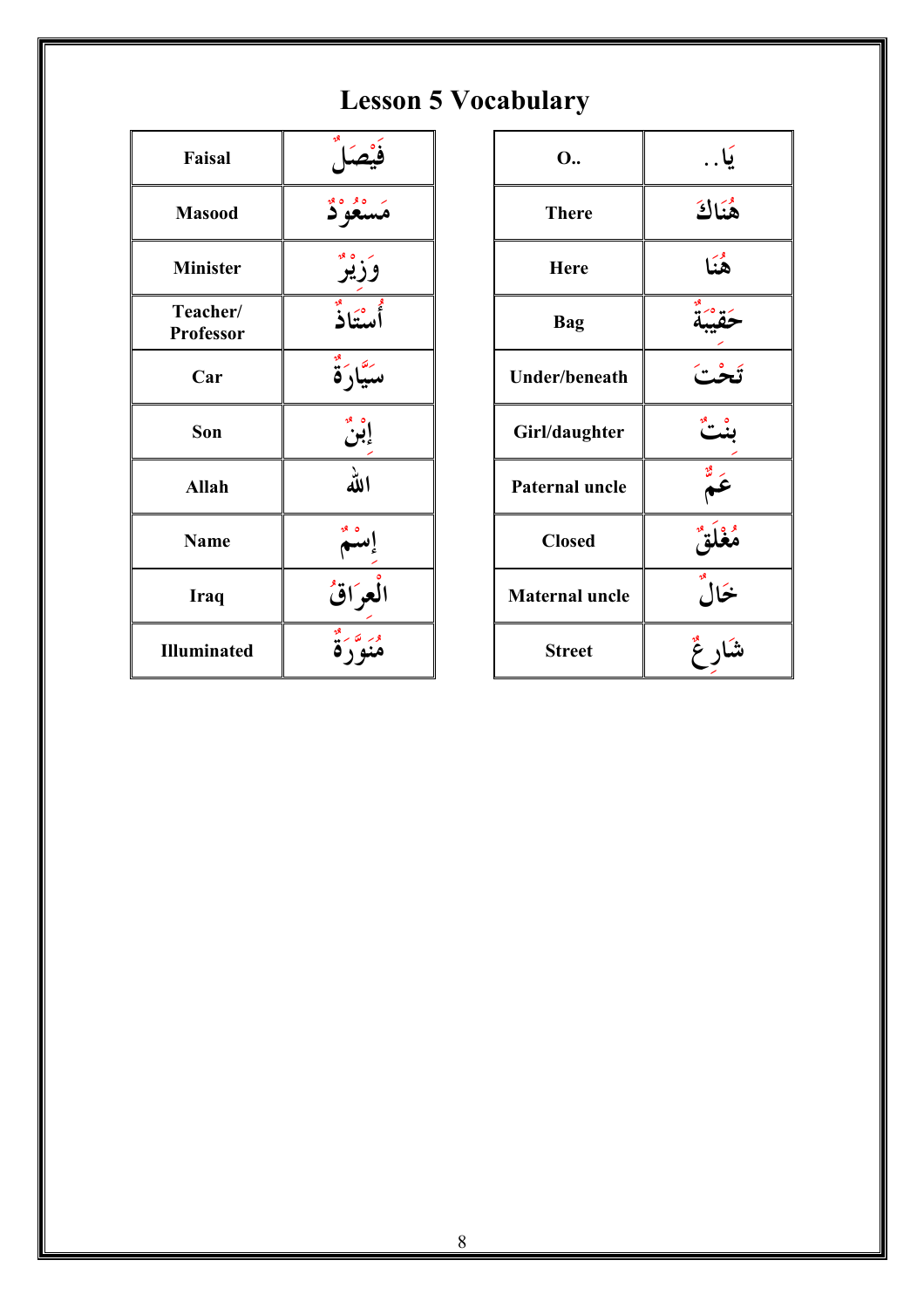## Lesson 6 Vocabulary

| Ear                | و و و<br>أفرن        |
|--------------------|----------------------|
| <b>Nose</b>        | أنف                  |
| <b>Muslim</b>      |                      |
| Tea                | شايٌ                 |
| Fast               | سَرِيْعُ             |
| Window             | نَافِذَةٌ            |
| Coffee             | قَهْوَةٌ             |
| Fridge             | تَلاَّجَةٌ           |
| <b>Mother</b>      | وڻ<br>آم             |
| <b>Farmer</b>      | فَلاَّحْ             |
| Leg/foot           | رجُلٌّ<br>م          |
| Cow                | بَقَرَة              |
| <b>Cooking pot</b> | قدْرٌ                |
| East               |                      |
| West               | مَشْرِقٌ<br>مَغْرَبٌ |

| This is (f)                       | هَذه          |
|-----------------------------------|---------------|
| <b>Sister</b>                     | أختٌ          |
| <b>Also</b>                       | ۔<br>أيضاً    |
| Whose                             |               |
| Iron                              | مكُوَاةٌ      |
| <b>New</b>                        | جَديْدَةٌ     |
| <b>Bicycle</b>                    | دَرَّاجَةٌ    |
| <b>Doctor</b>                     | طبيبة         |
| Anas                              | أَنَسٌ        |
| <b>Very</b>                       | جِدًّا        |
| <b>Beautiful</b>                  | جَميْلَةٌ     |
| Spoon                             | ملعقة         |
| Eye                               | ئره مو<br>عين |
| Praise belongs to<br><b>Allah</b> | الحَمْدُ لله  |
|                                   |               |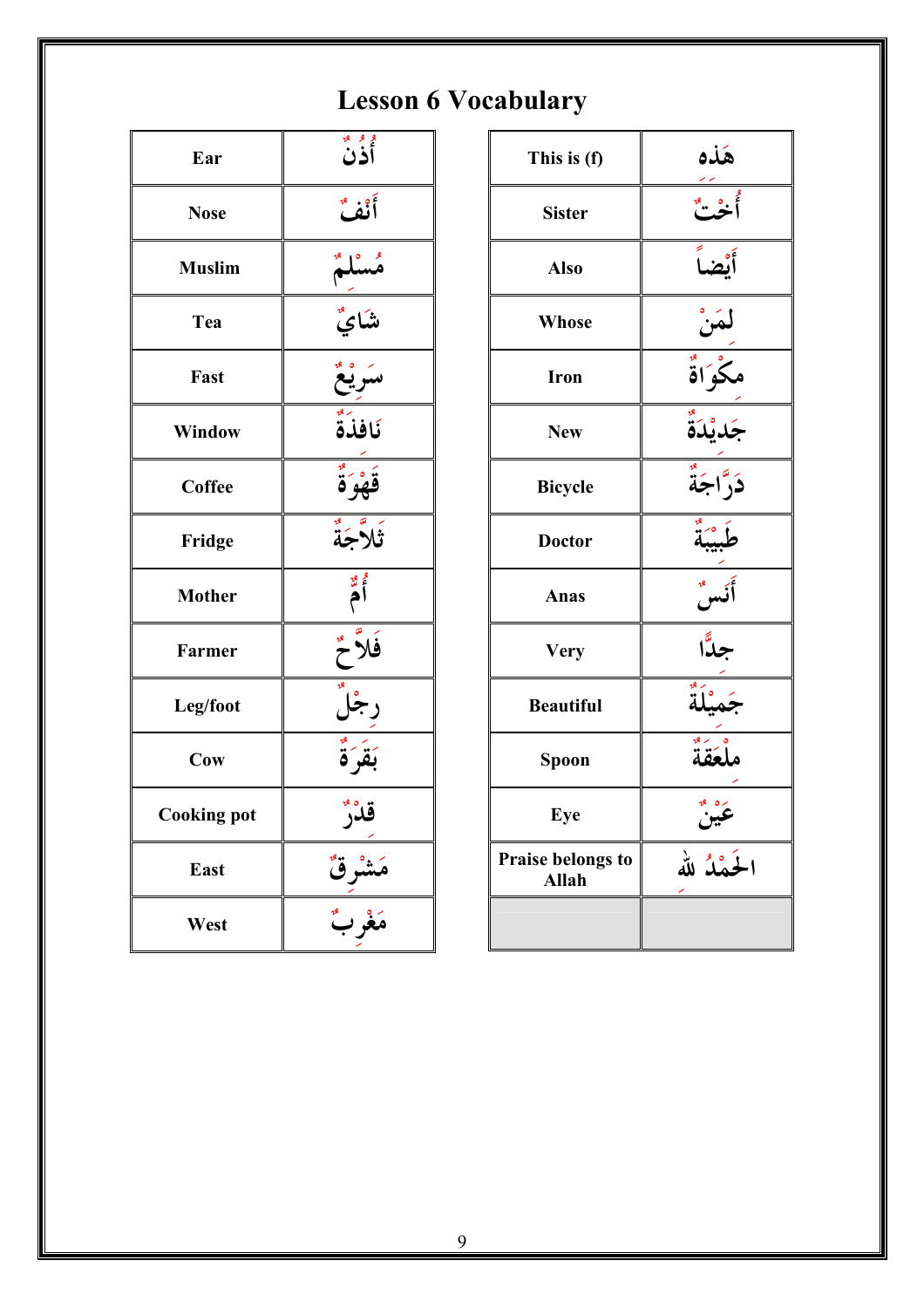#### Lesson 7 Vocabulary

| That is          | تلّكَ          |
|------------------|----------------|
| <b>Nurse</b>     | ه په ٌ ضَيَّةٌ |
| Tall             | طَويْلَةْ      |
| Chicken          | دَجَاجَةٌ      |
| <b>She camel</b> | نَاقَةٌ        |
| Garden           |                |

| <b>Short</b>            | 74    |
|-------------------------|-------|
| <b>Duck</b>             | لق ہو |
| Egg                     |       |
| <b>Caller to prayer</b> | مؤذن  |
| <b>Teacher</b>          |       |
|                         |       |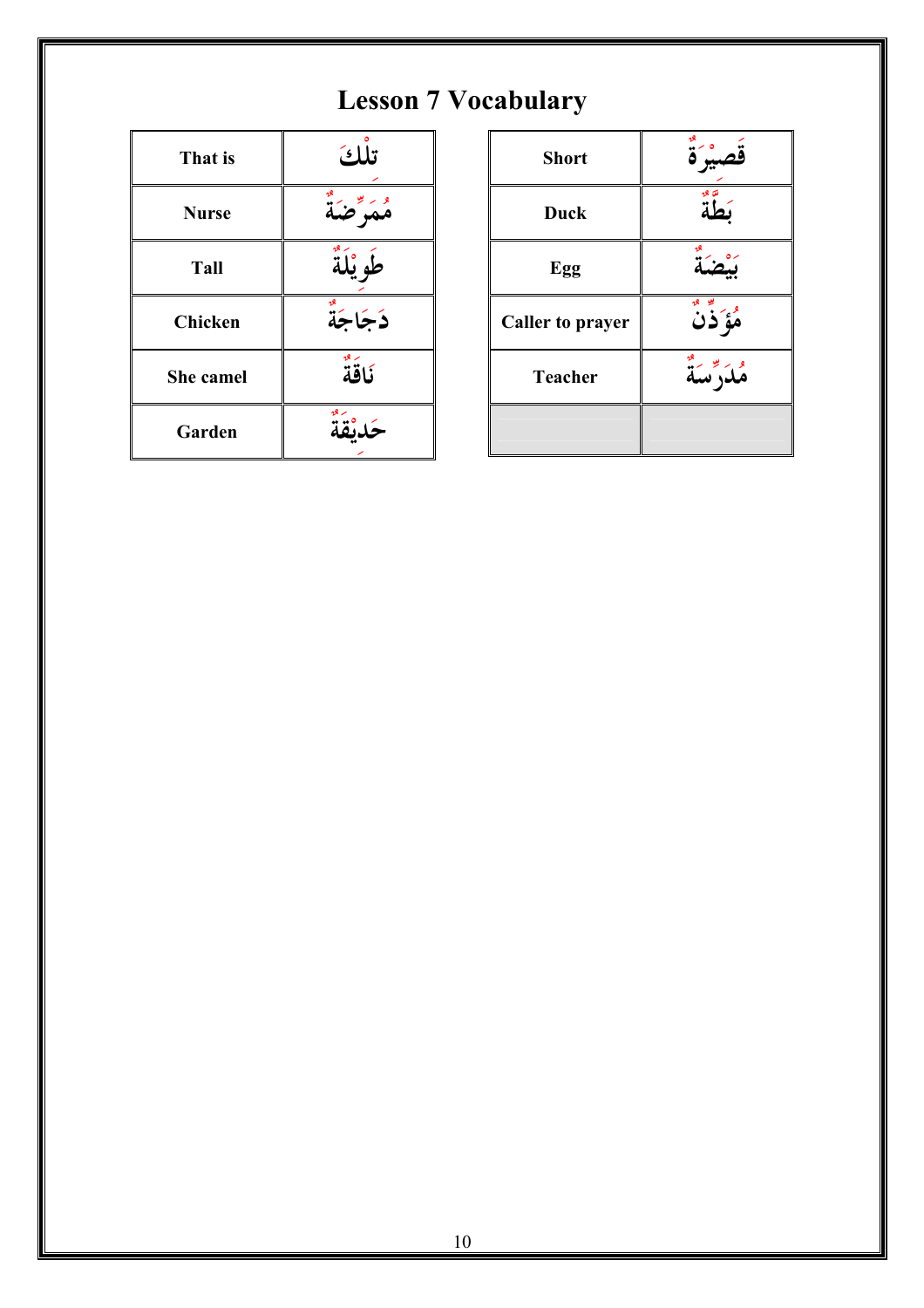## Lesson 8 Vocabulary

| <b>Behind</b>      | خلف     |
|--------------------|---------|
| In front of        | أَمَامَ |
| America            | ئا ئكا  |
| <b>Knife</b>       |         |
| <b>England</b>     | إفكا    |
| Hospital           |         |
| <b>Switzerland</b> |         |
| Germany            | ीं      |

| <b>France</b>               | فرَنْسَا       |
|-----------------------------|----------------|
| Now/just now                | الآنَ          |
| Abdullah                    | عَبْدُ الله    |
| Eesa                        |                |
| <b>Musa</b>                 |                |
| <b>White/black</b><br>board | $\frac{18}{4}$ |
| <b>Niche</b>                | فواك           |
|                             |                |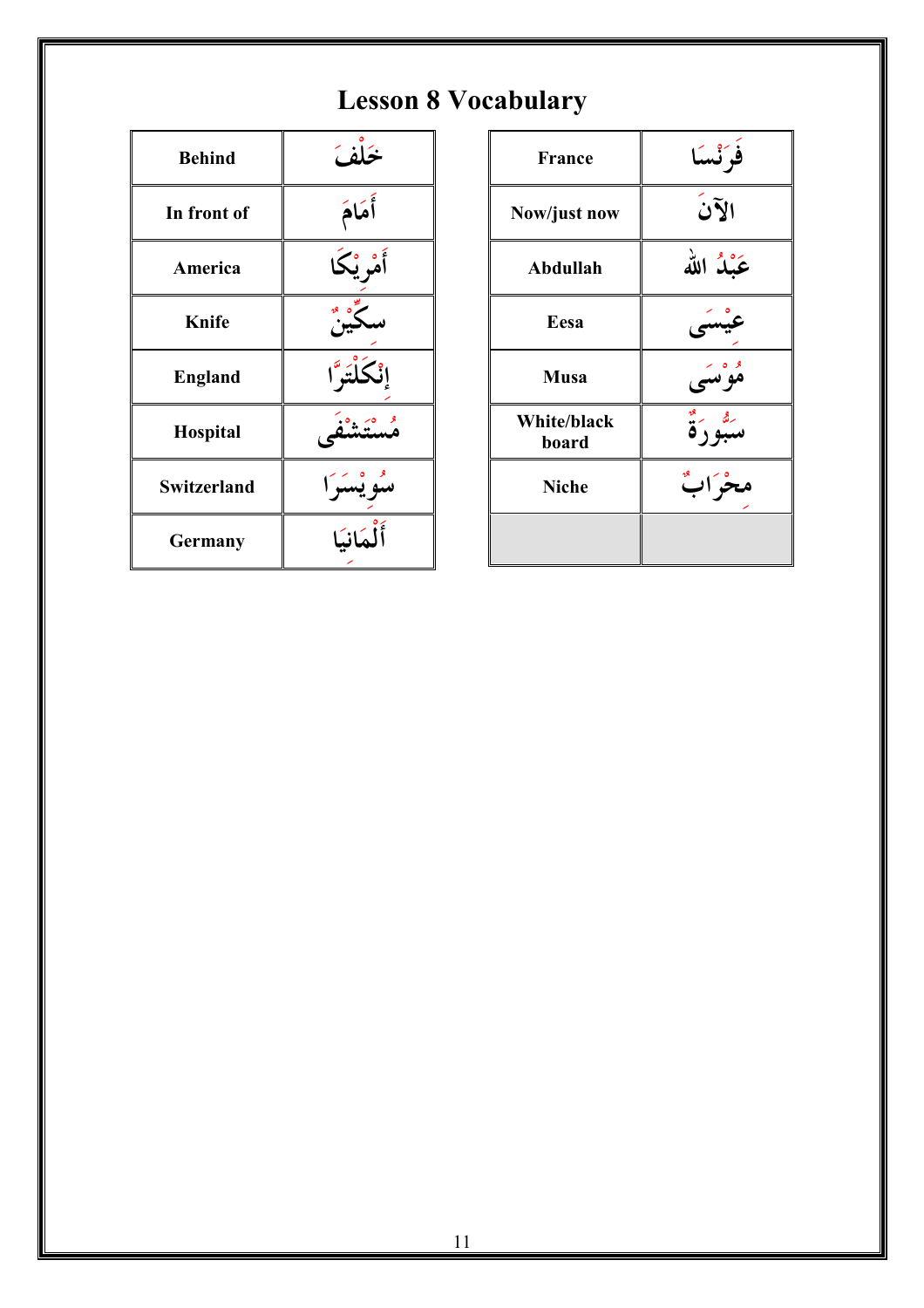## Lesson 9 Vocabulary

| <b>Famous</b>              |                            |
|----------------------------|----------------------------|
| Hard/difficult             |                            |
| Hard/difficult             | صدّ                        |
| <b>English</b><br>language | اللُّغَةُ الإنْجليْزِيَّةُ |
| <b>Student</b>             | طَالبَةٌ                   |
| Cup                        | م<br>كوبٌ                  |
| Why                        | لمَاذَا                    |
| <b>Today</b>               | الْيَوْمَ                  |
| With<br>(restrictions)     | عندَ                       |
| Library                    | مَكْتَبَةٌ                 |
| Who/which<br>(m.s)         | ِ<br>الَّذي                |
| <b>Small</b>               |                            |
| Clinic/small<br>hospital   | ه ٔ صنّفه                  |
| Fan                        | موْوَحَةْ                  |
| <b>New</b>                 | -<br>جَديْدَةٌ             |
| <b>Big</b>                 | كبيرة                      |
| Indonesia                  |                            |
| Secondary                  |                            |

| Fruit              | فَاكِهَةَ                |
|--------------------|--------------------------|
| <b>Delicious</b>   | لَذيْذٌ                  |
| <b>Sparrow</b>     | ۔<br>عُصْفُورٌ           |
| <b>Bird</b>        | طَائرٌ                   |
| <b>Arabic</b>      | الْعَرَبَيَّة            |
| Language           | $\overline{\mathbf{a}^*$ |
| <b>Easy</b>        | سَهْلَةٌ                 |
| <b>Hardworking</b> | مْجْتَهِدٌ               |
| Lazy               | كَسْلاَنُ                |
| <b>Easy</b>        | سَهْلٌ                   |
| Cairo              | القَاهرَةُ               |
| City               | مَليْنَةٌ                |
| <b>Hungry</b>      | ___<br>جَوْعَانُ         |
| <b>Thirsty</b>     |                          |
| Angry              |                          |
| <b>Full</b>        | مَلآنُ                   |
| Sharp              | ۔<br>ځاد                 |
|                    |                          |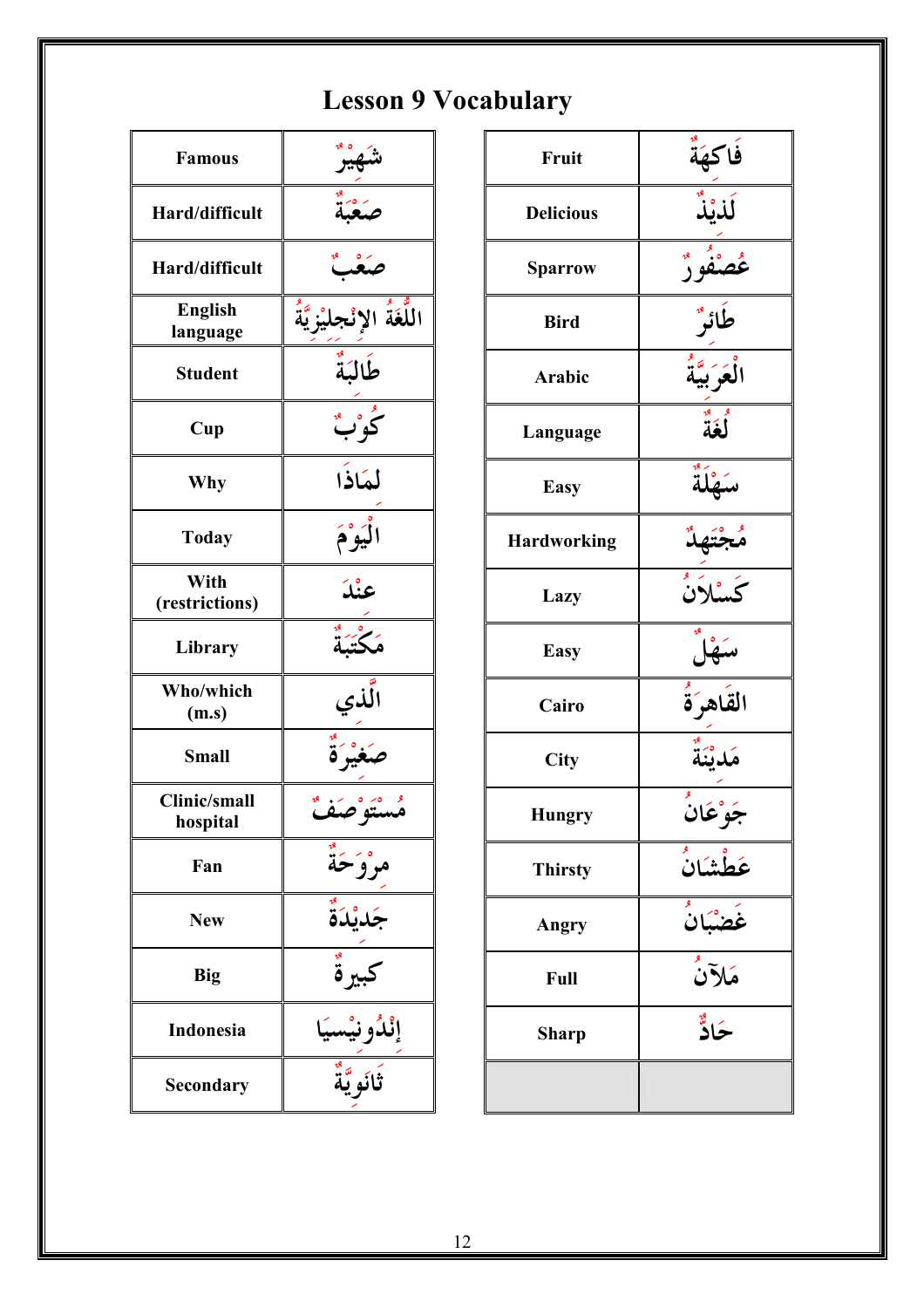| <b>Usaamah</b>          | أسامَةُ               |
|-------------------------|-----------------------|
| <b>Husband</b>          | زَوْجٌ                |
| Hamzah                  | ئرة م<br>حَمْزَ ق     |
| Iqrimah                 | عڭرمَةُ               |
| Your(sing.m)<br>brother | أخواذَ                |
| I have                  | لي°<br>ِي             |
| No, I don't have        | لاً مَا عنْدي         |
| <b>Mahmood</b>          | مَحْمُوْدٌ            |
| <b>Child</b>            | طفُلٌ<br>_<br>لَهَا   |
| It/She has              |                       |
| <b>Riyadh</b>           | الرِّيَاضُ            |
| Taif (City)             | الطَّائِفُ            |
| Talha                   | طُلْحَةُ              |
| Mu'aawiyah              | مُعَاوِيَةُ<br>أَخْتُ |
| A sister                |                       |

| <b>Name</b>                           |                     |
|---------------------------------------|---------------------|
| What is your<br>(sing.m)<br>language? | هَا لُغَيْكَ؟       |
| My name is                            | إسمي                |
| What is his<br>name?                  | مَا اسْهُهُ         |
| Urdu                                  | الأَرْدِيَّةُ       |
| With (without<br>restrictions)        | مَعَ                |
| Colleague/<br>classmate               | زَميْلُ             |
| <b>Also</b>                           | أَبْضاً             |
| <b>Japanese</b><br>(language)         | الْيَابَانِيَّةُ    |
| One                                   | وَاحِدٌ             |
| Kuwait                                | الْكُوَيْتُ         |
| Your (sing.m)<br>mother               | م<br>أه له <i>ك</i> |
| I went                                |                     |
| <b>His father</b>                     | ء<br>أبو هُ         |
| Do you (sing.m)<br>have?              | أَعنْدَكَ؟          |

#### Lesson 10 Vocabulary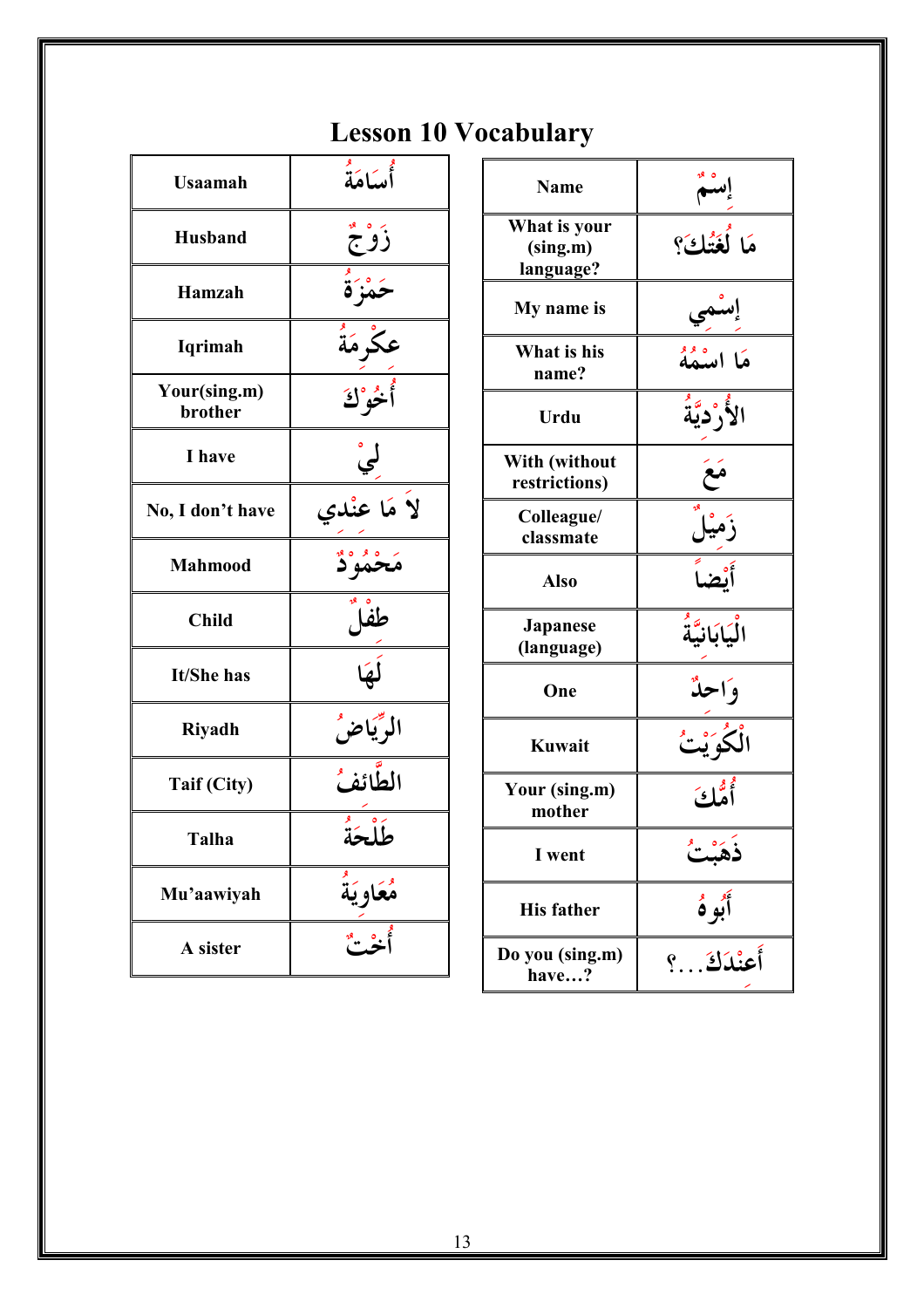## Lesson 11 Vocabulary

| In front        | أَمَامَ      |  |
|-----------------|--------------|--|
| In it $(f)$     | فيها         |  |
| In it $(m)$     | فيه          |  |
| <b>Under</b>    | تَحْتَ       |  |
| Open            | مَفْتُو حَةٌ |  |
| I have          | عنْدِي       |  |
| <b>She left</b> |              |  |

| Su'aad          | سگاڈ          |
|-----------------|---------------|
| I love          |               |
| One             | أيربو         |
| Prophet         | $\frac{3}{2}$ |
| <b>You love</b> | 8             |
| One             | واحله         |
| Sa'd            |               |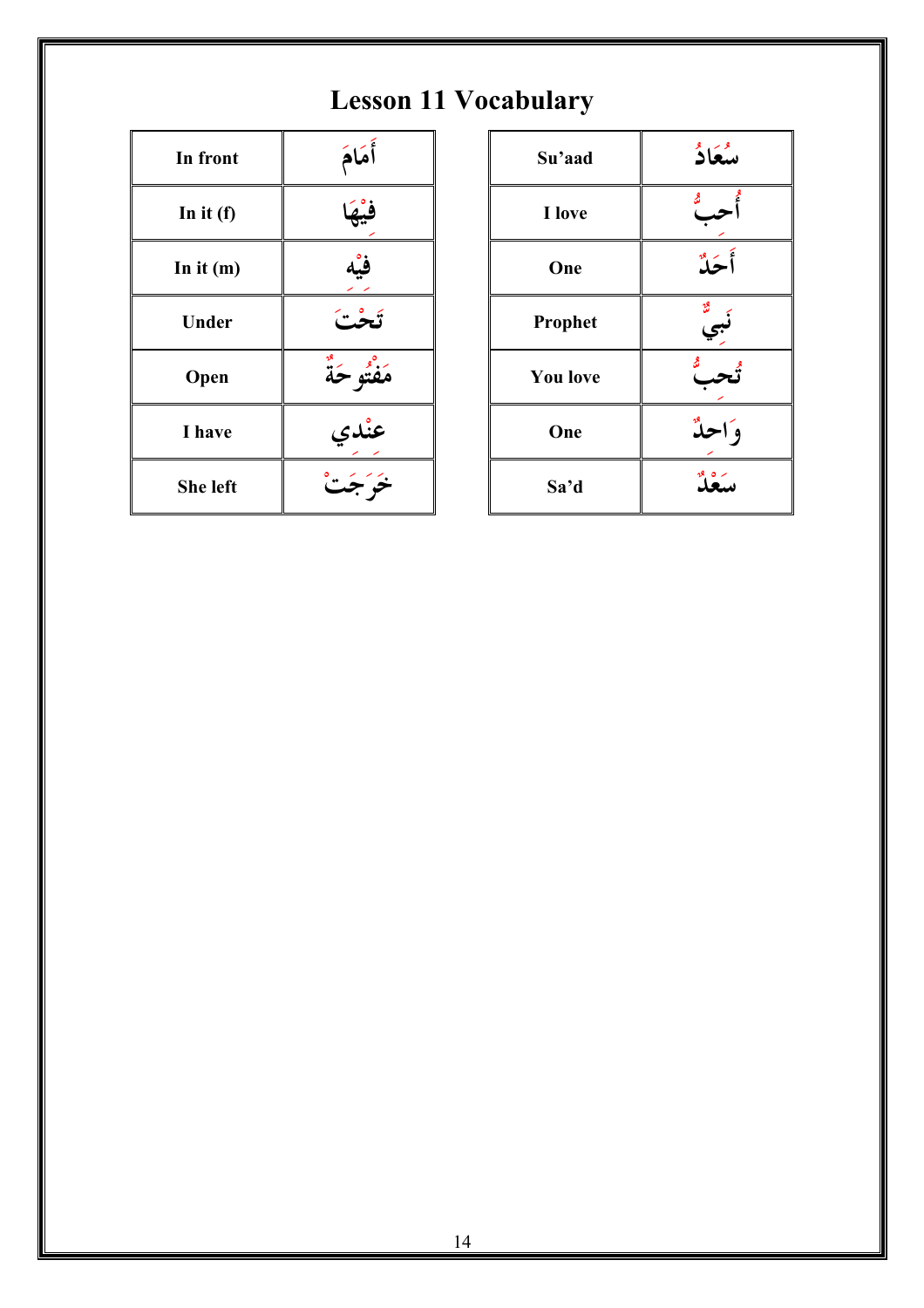## Lesson 12 Vocabulary

15

| <b>You went</b><br>(sing.m)       | ذهَبْتَ                                    |  |
|-----------------------------------|--------------------------------------------|--|
| <b>She went</b>                   | ذهَبَتْ                                    |  |
| My teacher                        | أَسْتَاذي                                  |  |
| <b>Malaysia</b>                   | مَالَيْزِ يَا                              |  |
| Who/which<br>(sing.f)             | التي                                       |  |
| <b>Father</b>                     | أَبٌ                                       |  |
| <b>Fathers</b>                    | آباء                                       |  |
| <b>Scholar</b>                    |                                            |  |
| <b>Scholars</b>                   | پ <sup>رو ه بو</sup>                       |  |
| Weak                              | ضَعيْفٌ                                    |  |
| Weak (pl)                         | ضعَافٌ                                     |  |
| <b>Paternal aunt</b>              | بر ته <sup>ید</sup>                        |  |
| Maternal aunt                     | خَالَةُ                                    |  |
| Sir                               | سے                                         |  |
| <b>Madam</b>                      | رس<br>سبکة                                 |  |
| <b>Mother</b>                     | و<br>أم                                    |  |
| <b>Mothers</b>                    | أُمَّهَاتٌ                                 |  |
| <b>Minister</b>                   | ۅؘڒؽڒ                                      |  |
| <b>Ministers</b>                  | <u>بابان</u><br>وزراء                      |  |
| <b>Kingdom of Saudi</b><br>Arabia | الَمْلَكَةُ الْعَرَبِيَّة<br>السُّعُوديَّة |  |

| How are you?<br>(sing. m)                                   | كَيْفَ حَالُكَ؟                                         |
|-------------------------------------------------------------|---------------------------------------------------------|
| I am fine                                                   | أَنَا بخَيْر                                            |
| <b>Director</b>                                             | و په دی.<br>مو <b>ج</b> ه                               |
| <b>Doctor</b>                                               | طبيبة                                                   |
| <b>Maternity</b>                                            | ولاذة                                                   |
| Young woman                                                 | فَتَاةٌ                                                 |
| Sa'ad                                                       | سكاد                                                    |
| <b>She left</b>                                             | خَرَجَتْ                                                |
| <b>Tree</b>                                                 | ۺ <del>ؘ</del> ڿۘڔؘ؋                                    |
| <b>Syria</b>                                                | سوْرِيَا                                                |
| <b>Middle school</b>                                        | الْمَدَرَسَةُ<br>الْمْتَوَسِّطَةُ                       |
| <b>Inspector</b>                                            | و. پر مو                                                |
| You (sing.f)                                                | أأبت                                                    |
| <b>Bilal</b>                                                |                                                         |
| I went                                                      |                                                         |
| Strong                                                      | قوي                                                     |
| Strong (pl)                                                 | أَقْوِيَاءُ                                             |
| <b>After</b>                                                | تعدّ                                                    |
| Peace be upon you<br>and Allah's mercy<br>and his blessings | السَّلامُ عَلَيْكُمْ وَ<br>رَحْمَةُ الله وَ بَرَكَاتُهُ |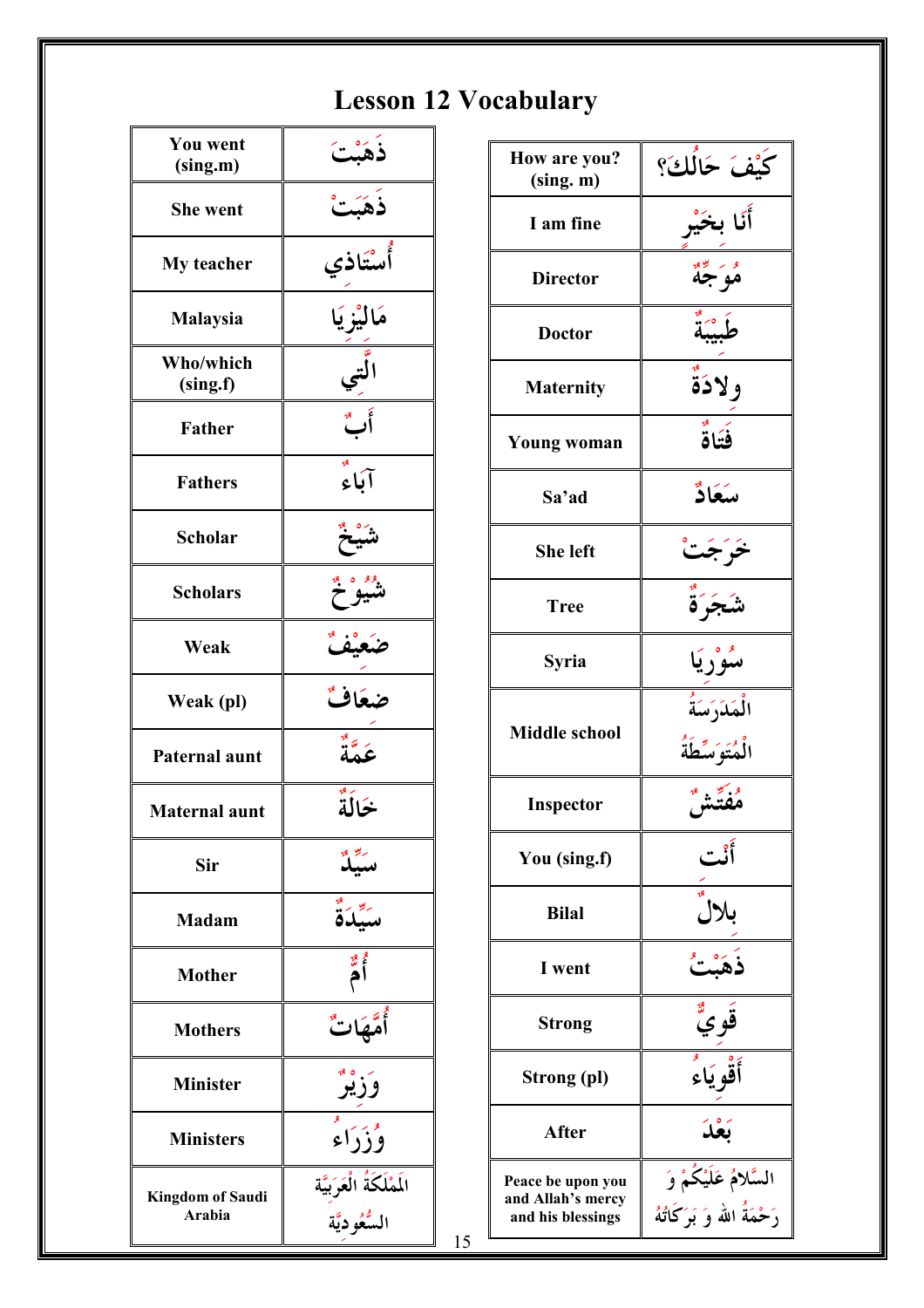#### Lesson 13 Vocabulary

| Poor               |                            |
|--------------------|----------------------------|
| Poor               | ققراء                      |
| <b>Rich</b>        |                            |
| <b>Rich</b>        |                            |
| Friend             | صَدِيْقٌ                   |
| <b>Friend</b>      | أَصْدقَاءُ                 |
| <b>Doctor</b>      |                            |
| <b>Doctors</b>     | أَطبَّاءُ                  |
| Young man          |                            |
| <b>Young men</b>   | فَتَّى<br>فَتْيَةٌ         |
| <b>Brother</b>     | $\sum_{i=1}^{n}$           |
| <b>Brothers</b>    | اخْوَةٌ<br>إخْوَةٌ         |
| New (pl.m/f)       |                            |
| <b>Teacher</b>     | مُدَرِّسٌ                  |
| <b>Teachers</b>    | و په دون<br>ملأرسون        |
| <b>Engineer</b>    | مُهَنْدسٌ                  |
| <b>Engineers</b>   | <del>.<br/>مۇ</del> ئدىسۇن |
| <b>Farmer</b>      | فَلاَّ حَمْ                |
| <b>Farmers</b>     | فَلاَّحُوْنَ               |
| <b>Hardworking</b> |                            |

| These (pl. m/f)        | هَؤُلاء            |
|------------------------|--------------------|
| Some of them<br>(pl.m) |                    |
| <b>Student</b>         | طَالبٌ             |
| <b>Students</b>        | ر<br>طُلاَّبٌ      |
| <b>Merchant</b>        | تاجر               |
| <b>Merchants</b>       | ئىجار              |
| Pilgrim                | $rac{3}{5}$ $\leq$ |
| <b>Pilgrims</b>        |                    |
| Man                    | رَځُلٌ             |
| Men                    | رجَالٌ             |
| <b>Big</b>             |                    |
| Big (pl.m/f)           | كبّارٌ             |
| <b>Small</b>           | بده»               |
| Small (pl.m/f)         |                    |
| <b>Short</b>           |                    |
| Short (pl.m/f)         |                    |
| Tall                   |                    |
| Tall (pl.m/f)          | وَالْ              |
| <b>Boy</b>             | وَلَلاً            |
| <b>Boys</b>            | أولاد              |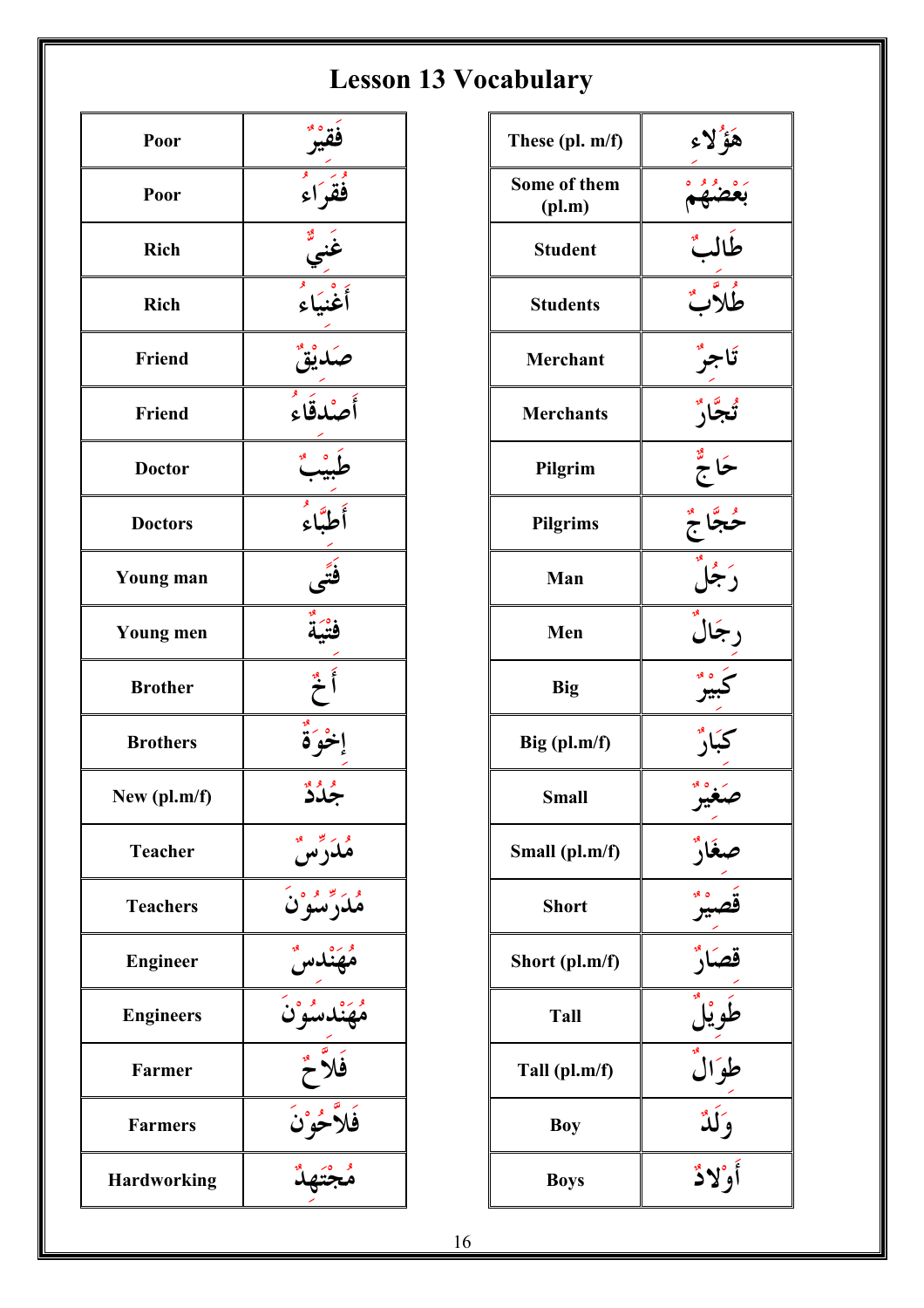| <b>Hardworking</b> | مُجْتَهِدُوْنَ             |  |
|--------------------|----------------------------|--|
| <b>Muslim</b>      |                            |  |
| <b>Muslims</b>     | مُسْلَمُوْنَ               |  |
| Playground         | مَلْعَب                    |  |
| Primary            | الإِبْتدَائِيَّةُ          |  |
| <b>Star</b>        | نَجُمُ                     |  |
| <b>Stars</b>       | و و وه<br>نجوم             |  |
| <b>Muslim</b>      | مسلمَة                     |  |
| <b>Muslims</b>     | مُسْلِّمَاتٌ               |  |
| Wife               | زَوْجَة                    |  |
| <b>Wives</b>       | زَوْجَاتٌ                  |  |
| <b>Sister</b>      | أخب                        |  |
| <b>Sisters</b>     | أخوَاتٌ                    |  |
| <b>Young woman</b> | فَتَاةٌ                    |  |
| <b>Young women</b> | فَتَيَاتٌ                  |  |
| <b>New</b>         | جَديْدَةٌ                  |  |
| <b>Big</b>         | كَبِيرَةٌ                  |  |
| <b>Small</b>       | صَغيرَة                    |  |
| Tall               | طَوِيْلَةٌ                 |  |
| <b>Nurse</b>       | مُمَرِّضَةٌ<br>مُمَرِّضَةٌ |  |
| <b>Nurses</b>      |                            |  |

| Son                               | ابْنٌ<br>أَبْنَاء <sup>ٌ</sup> |  |
|-----------------------------------|--------------------------------|--|
| <b>Sons</b>                       |                                |  |
| <b>Paternal uncle</b>             |                                |  |
| <b>Paternal uncles</b>            | أَعْمَامٌ                      |  |
| <b>Guest</b>                      |                                |  |
| <b>Guests</b>                     | ضيو°ف                          |  |
| Class mate/<br>Colleague          |                                |  |
| Class mates/<br><b>Colleagues</b> | زَميْلٌ<br>زُمَلاءٌ            |  |
| <b>Book</b>                       | كتَابٌ                         |  |
| <b>Books</b>                      |                                |  |
| <b>Mountain</b>                   |                                |  |
| <b>Mountains</b>                  | جَبَالٌ                        |  |
| Pen                               | قَلْهُ                         |  |
| Pens                              | ٲڦ۠ڵٲۘڋ<br>ٙ                   |  |
| <b>His (attached</b><br>pronoun)  | ۔<br>لم                        |  |
| They (pl.m)                       |                                |  |
| <b>Some</b>                       |                                |  |
| <b>Village</b>                    |                                |  |
| <b>Name</b>                       |                                |  |
| <b>Names</b>                      |                                |  |
| People                            |                                |  |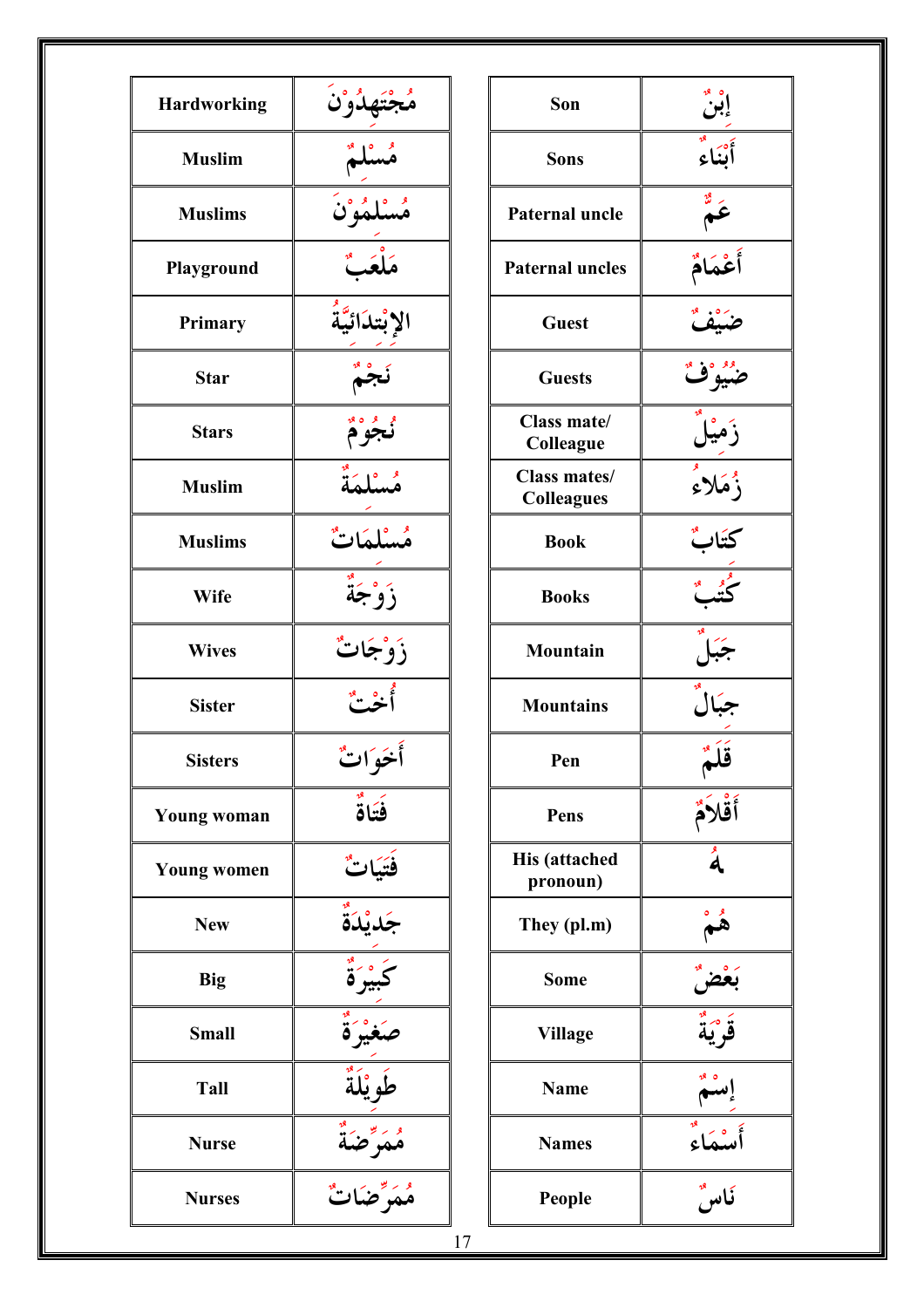| They went (pl.f)          | دهبر        | <b>Husband</b>           | زوج       |
|---------------------------|-------------|--------------------------|-----------|
| <b>Restaurant</b>         |             | <b>Husbands</b>          | زُوَاجٌ   |
| <b>Field</b>              |             | Some of them<br>(pl.f)   |           |
| <b>Fields</b>             | د. ه<br>عقد | <b>Turkey</b>            |           |
| Her (attached<br>pronoun) | هَا         | Do you (sing.m)<br>have? | أَ لَكَ   |
| They (pl.f)               | و ته<br>هن  | Laila                    |           |
| Daughters/<br>girls       | يَنَاتٌ     | Woman                    | إمْرَأَةَ |
| <b>Student</b>            |             | Women                    | نسكاء     |
| <b>Students</b>           |             | Lady professor           |           |
| <b>Teacher</b>            | مُلَرَّسَة  | Those (pl.m/f)           | أوالئك    |
| <b>Teachers</b>           |             | Learned man/<br>Old man  |           |
| <b>Doctors</b>            |             | Learned men/<br>Old men  |           |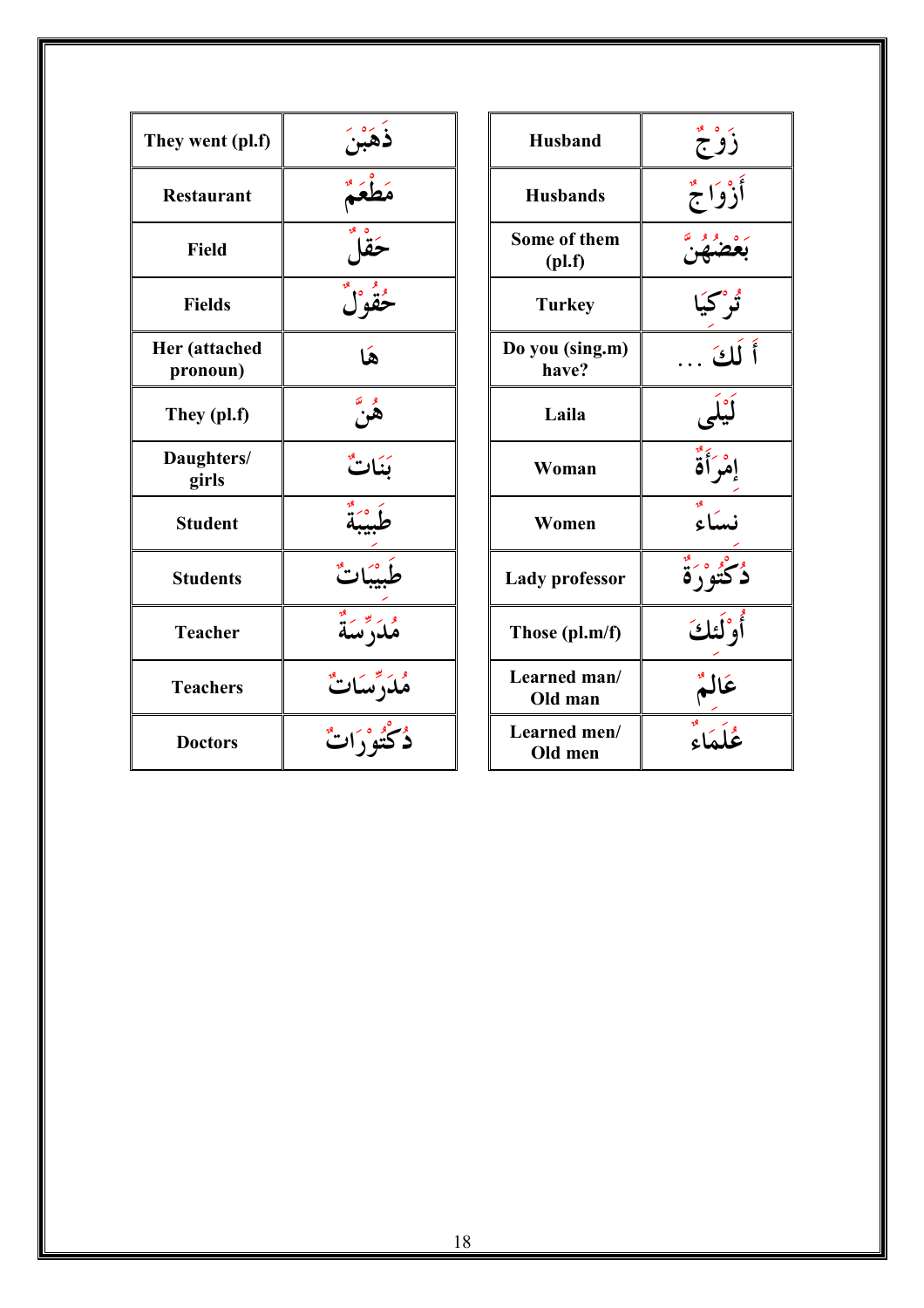## Lesson 14 Vocabulary

| You (pl.m)                        |                         |    | Doctor/professor | دكتور                                                        |
|-----------------------------------|-------------------------|----|------------------|--------------------------------------------------------------|
| Your (pl.m)<br>(attached pronoun) | $\overline{\mathbf{z}}$ |    | The day          |                                                              |
| $\bf{I}$                          | أَنَا                   |    | To visit         | لزيَارَة                                                     |
| We                                | نحن                     |    | Edward           | إذورد                                                        |
| <b>Our house</b>                  |                         |    | Paris            | باريس                                                        |
| <b>Brothers</b>                   | إخْوَان                 |    | Pakistan         | بَاكسْتَان                                                   |
| Allah is our<br>Lord              | الله دقينا              |    | <b>Istanbul</b>  |                                                              |
| Islam is our<br>religion          |                         |    | Ayub             | أيوب                                                         |
| <b>Muhammad</b> is<br>our prophet |                         |    | Sulaiman         |                                                              |
| You went (pl.m)                   |                         |    | <b>Dawud</b>     | ذاوْذُ                                                       |
| He went                           |                         |    | Yunus            | و و.<br>يونس                                                 |
| Country                           |                         |    | <b>Idrees</b>    |                                                              |
| <b>Countries</b>                  | بلاڈ                    |    | <b>Jibraeel</b>  | سين                                                          |
| William                           | ِيمِ                    |    | <b>Mikaeel</b>   | مَیْکَائیْلُ<br>مَــَــَــَــَـــ<br>فِرْعَوْنُ              |
| <b>Hitler</b>                     | حتْلُرٌّ<br>حَتْلُرٌ    |    | Pharaoh          |                                                              |
| London                            | ٱؿۮؘڽ                   |    | Which?           | أي                                                           |
| Adam                              | آذَمُ                   |    | <b>Ibraheem</b>  |                                                              |
| Greece                            | الْيُوْنَانُ            |    | <b>Ishaaq</b>    |                                                              |
| <b>Child</b>                      | طفلة                    |    | <b>Ismaeel</b>   | إِبْرَاهِيْمُ<br>إِسْحَاقُ<br>إِسْمَاعِيْلُ<br>إِسْمَاعِيْلُ |
| <b>Airport</b>                    | مَطَارٌ                 | 19 | Yaqub            | ره و م<br>يعقوب                                              |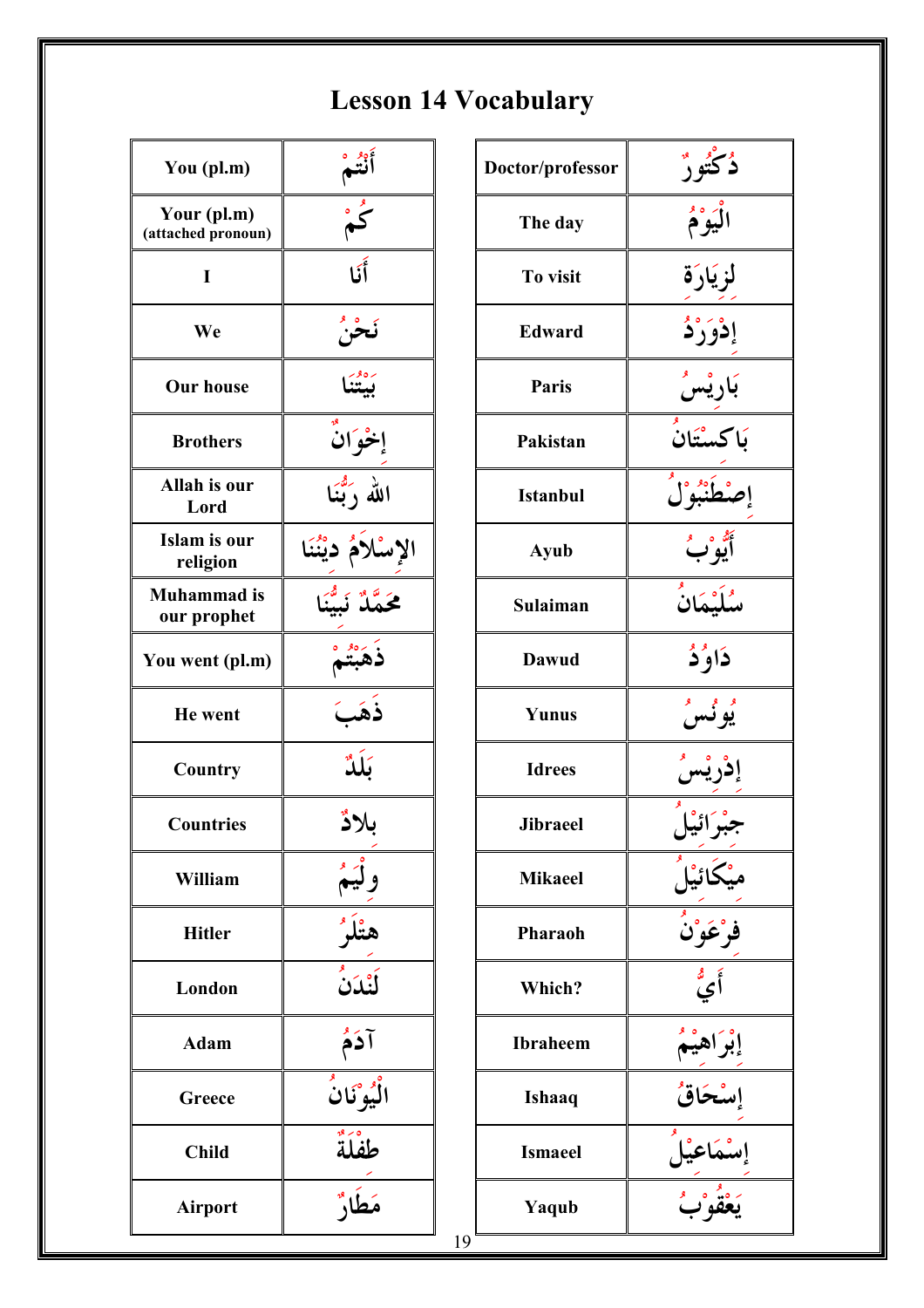| <b>Nuh</b>                   |                        |  |
|------------------------------|------------------------|--|
| Lut                          | لو<br>لو ط             |  |
| George                       | جح                     |  |
| <b>Khan</b>                  | خَانٌ                  |  |
| <b>Constitution</b><br>(law) | ۮڛؘ                    |  |
| <b>Pray direction</b>        | قُلُ                   |  |
| Law court                    | مَحْكَمَةٌ             |  |
| Grandson                     |                        |  |
| <b>Grandsons</b>             | $\frac{1}{\mathbf{a}}$ |  |
| Garden                       | ۥؿقة                   |  |
| Lord                         |                        |  |
| <b>Saturday</b>              |                        |  |

| <b>Faculty/college</b>               |                       |  |
|--------------------------------------|-----------------------|--|
| The faculty of<br>medicine           | كَلِّيَّةُ الطِّبِّ   |  |
| The faculty of<br>engineering        | كَلَّنَّةُ اهْنْدَسَة |  |
| The faculty of<br>commerce           | مَّةَ التَّجَارَة     |  |
| The faculty of<br><b>Islamic</b> law | ةَ الشَّ يْعَة        |  |
| Christian                            | َانِی                 |  |
| <b>Christians</b>                    | ئصّارَى               |  |
| Prophet                              |                       |  |
| <b>Religion</b>                      | ديّز                  |  |
| <b>Month</b>                         |                       |  |
| <b>Month of</b><br>Rajab             |                       |  |
| <b>May Allah cure</b><br>him         | شَفاهُ الله           |  |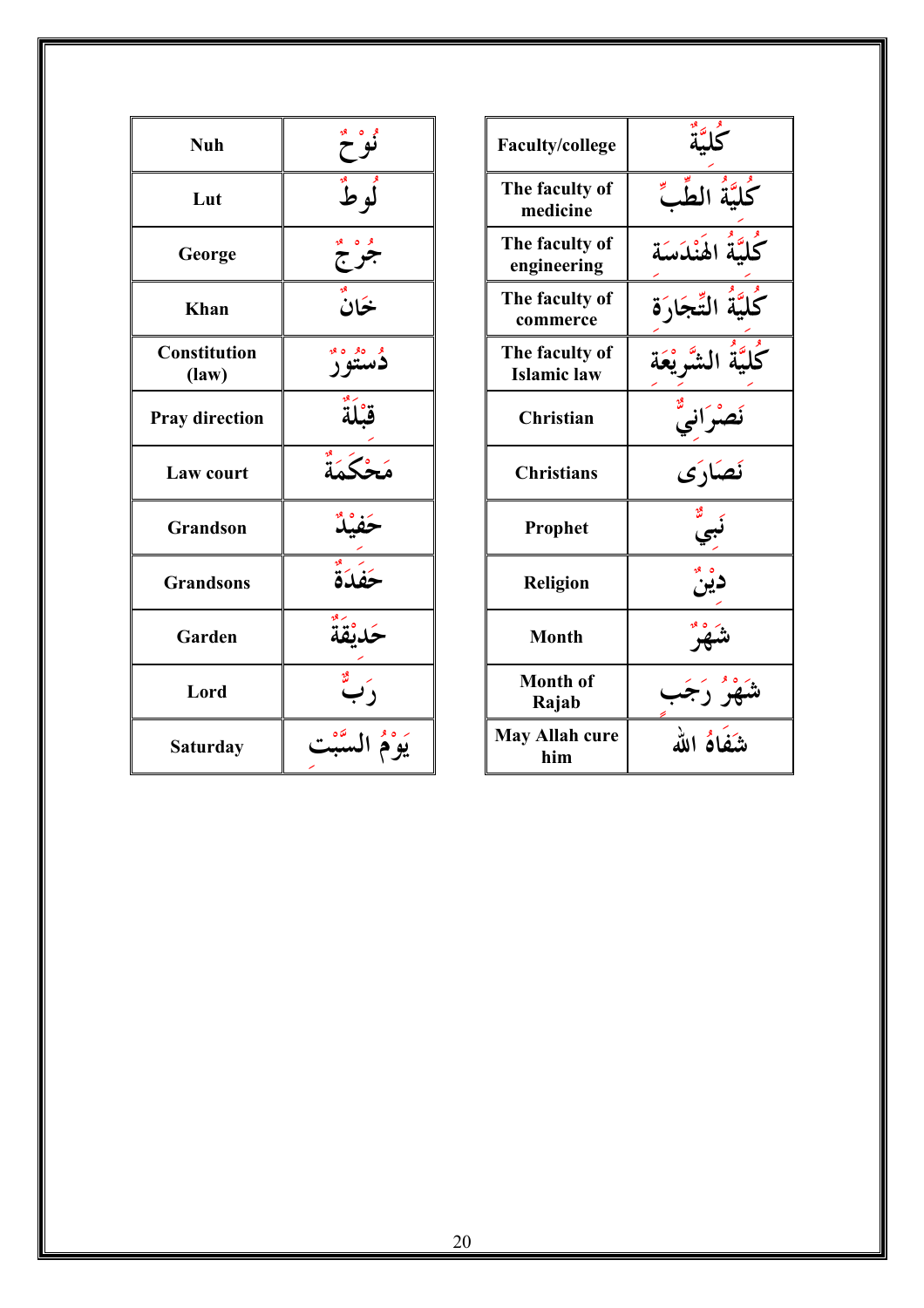## Lesson 15 Vocabulary

| <b>Before</b> | قَبْل         |
|---------------|---------------|
| After         | بَعْدَ        |
| How           |               |
| When          | مَتَح         |
| Adhan         | أَذَانُ       |
| Prayer        | صَلاة         |
| He returned   | جع            |
| Lesson        | ره م<br>أرلين |

| You (pl.f)                              |                   |
|-----------------------------------------|-------------------|
| <b>Your</b> (attached<br>pronoun, pl.f) | م<br>م به         |
| <b>She went</b>                         |                   |
| They went (f.pl)                        |                   |
| <b>Examination</b>                      |                   |
| Cairo                                   | اهر َةٌ<br>الْقَا |
| Week                                    |                   |
|                                         |                   |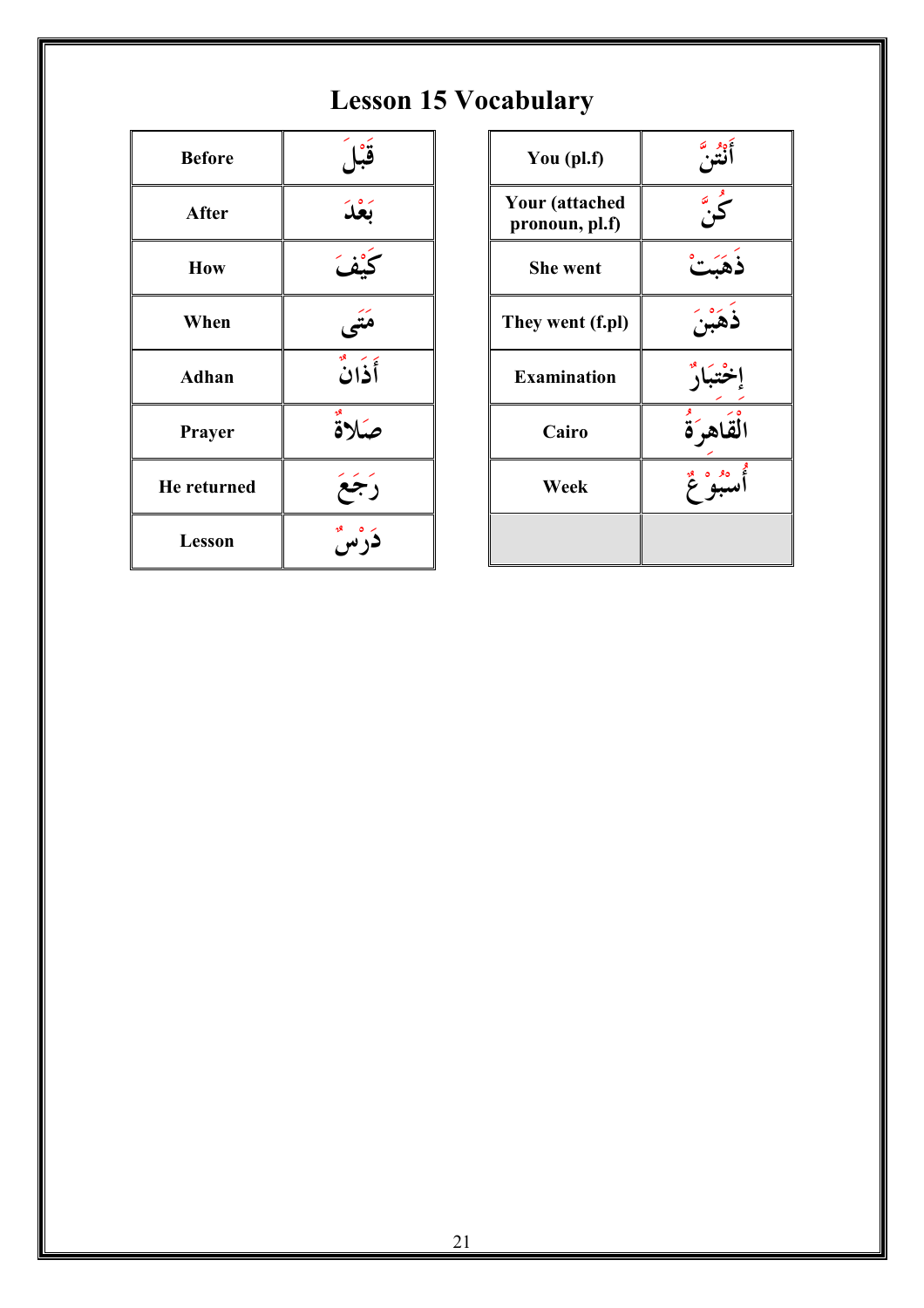## Lesson 16 Vocabulary

| <b>Belgium</b> | بلجيكا                                 |
|----------------|----------------------------------------|
| <b>Houses</b>  | <sup>وو</sup> ق"                       |
| <b>Lessons</b> | وو ه<br>دروس                           |
| <b>Doors</b>   | أبواب                                  |
| <b>Rivers</b>  | أَنْهَارٌ                              |
| <b>Dogs</b>    | كلأب                                   |
| Sea (pl)       | بحَارٌ                                 |
| Sea            |                                        |
| <b>Bikes</b>   | دَرَّاجَاتٌ                            |
| <b>Donkeys</b> | <sup>و و و</sup> ا ځمنه <sup>ه و</sup> |

| <b>Beds</b>      | افر افو     |
|------------------|-------------|
| <b>Notebooks</b> | دَفَاتهُ    |
| <b>Desks</b>     | رىز<br>ھىكە |
| <b>Hotel</b>     | فندق        |
| <b>Hotels</b>    | فَنَادِقُ   |
| <b>Watches</b>   | ساعَاتٌ     |
| Cars             | سیَّارَاتٌ  |
| <b>Airplane</b>  | طَائِرَةٌ   |
| <b>Airplanes</b> | طَائرَاتٌ   |
|                  |             |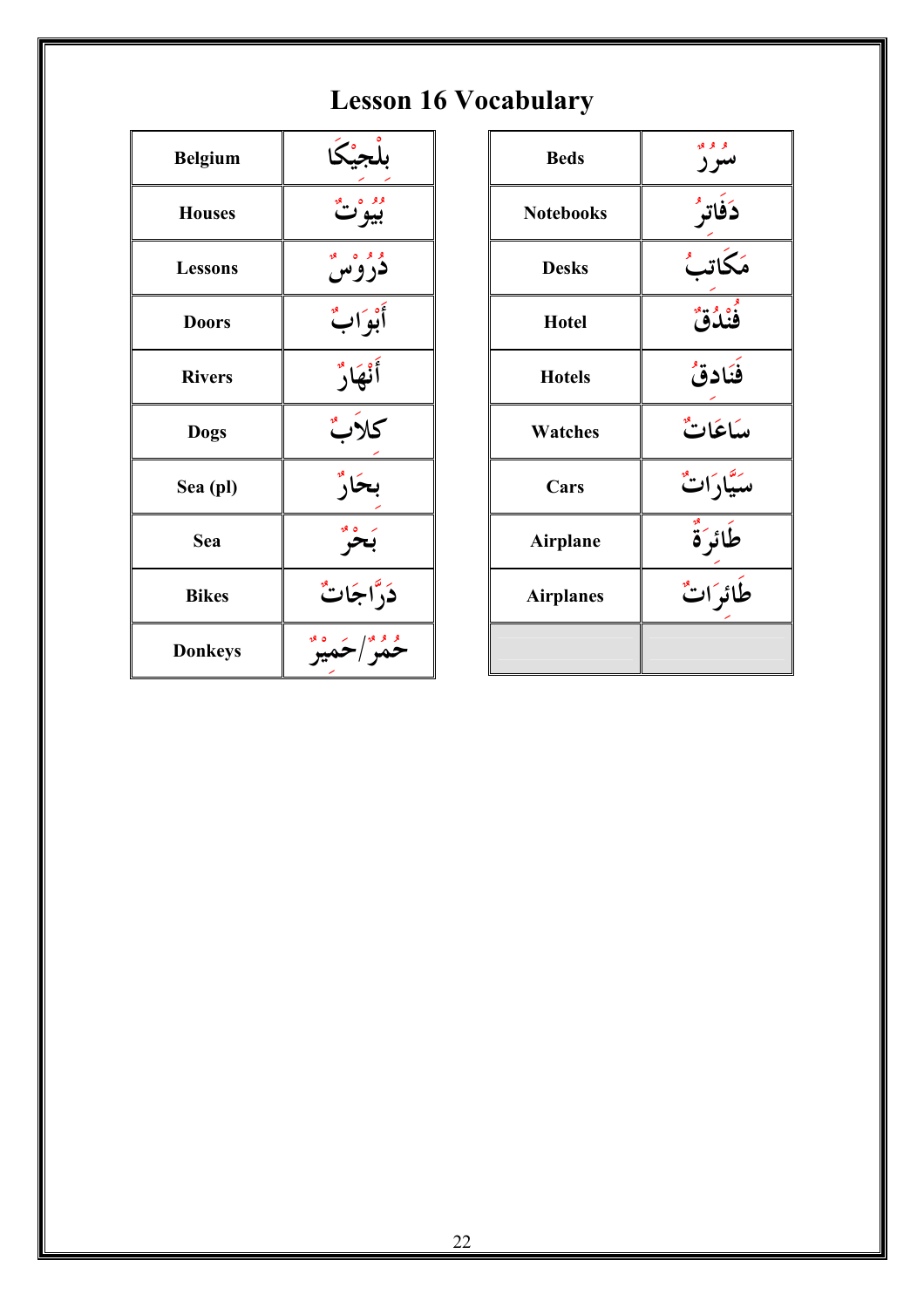| Open             | مَفْتُو حَةٌ                           |
|------------------|----------------------------------------|
| Language         | لَغَة                                  |
| <b>Languages</b> | لغَاتٌ                                 |
| <b>Many</b>      |                                        |
| Library          |                                        |
| <b>Broken</b>    | $\ddot{\ddot{\theta}}$ $\ddot{\theta}$ |
| Cheap            |                                        |

## Lesson 17 Vocabulary

| Street                     | شَ        |
|----------------------------|-----------|
| <b>Handkerchief</b>        | ه<br>مد   |
| <b>Handkerchiefs</b>       | مَدْ      |
| Firm/company               |           |
| Firms/<br><b>Companies</b> | كاتٌ      |
| <b>Shirts</b>              | قَمْصَانٌ |
| Director of<br>company     |           |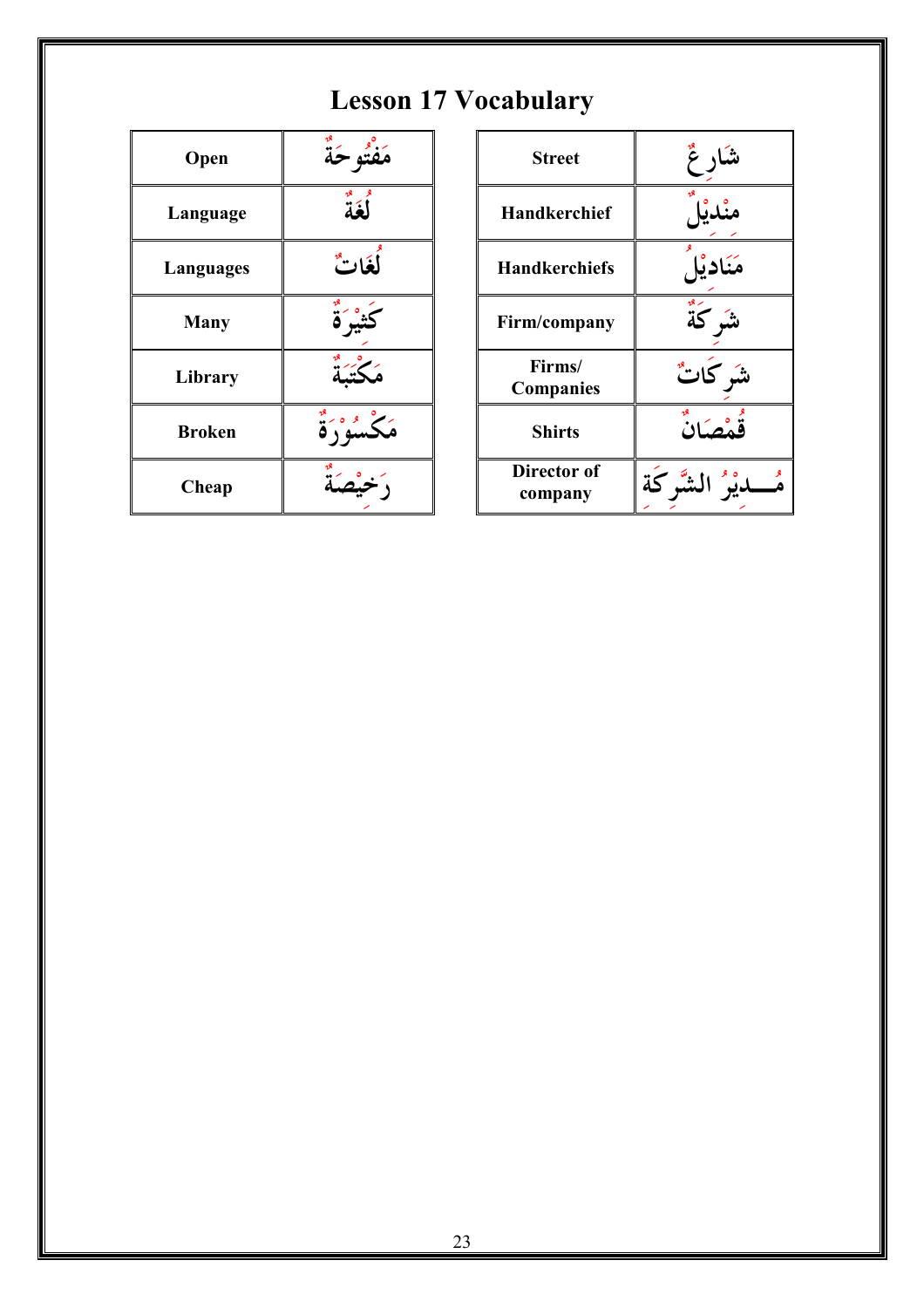# Lesson 18 Vocabulary

| Eid ul fitr             | عيْدُ الْفطْر   |
|-------------------------|-----------------|
| Eid ul adha             | عيْدُ الأَضْحَى |
| This is (dual, m)       | هَذَان          |
| This is (dual, f)       | هَاتَان         |
| They (dual,m/f)         | هْمَا           |
| <b>How</b><br>many/much | كُمْ            |
| 2 brothers              | أَخَوَانٌ       |
| <b>Riyal</b>            | ላደ።<br>ر يَالُ  |
| <b>Business</b>         |                 |
| <b>Rakah</b>            | كرى.<br>د كغة   |
| <b>Rakah</b>            | دكعَاتٌ         |

| Wheel                                  | عَجَلَةً                  |
|----------------------------------------|---------------------------|
| <b>Festival/</b><br><b>Celebration</b> | عيلا                      |
| Year                                   | سنة                       |
| <b>Window</b>                          | نَافَذَةٌ                 |
| <b>Ruler</b>                           | $\ddot{\tilde{\theta}}$ , |
| Area                                   |                           |
| <b>Areas</b>                           | أحياء                     |
| Wheels                                 | عَجَلاتٌ                  |
| <b>Riyaals</b>                         | رِيَالاتٌ<br>مَسَاطرُ     |
| <b>Rulers</b>                          |                           |
|                                        |                           |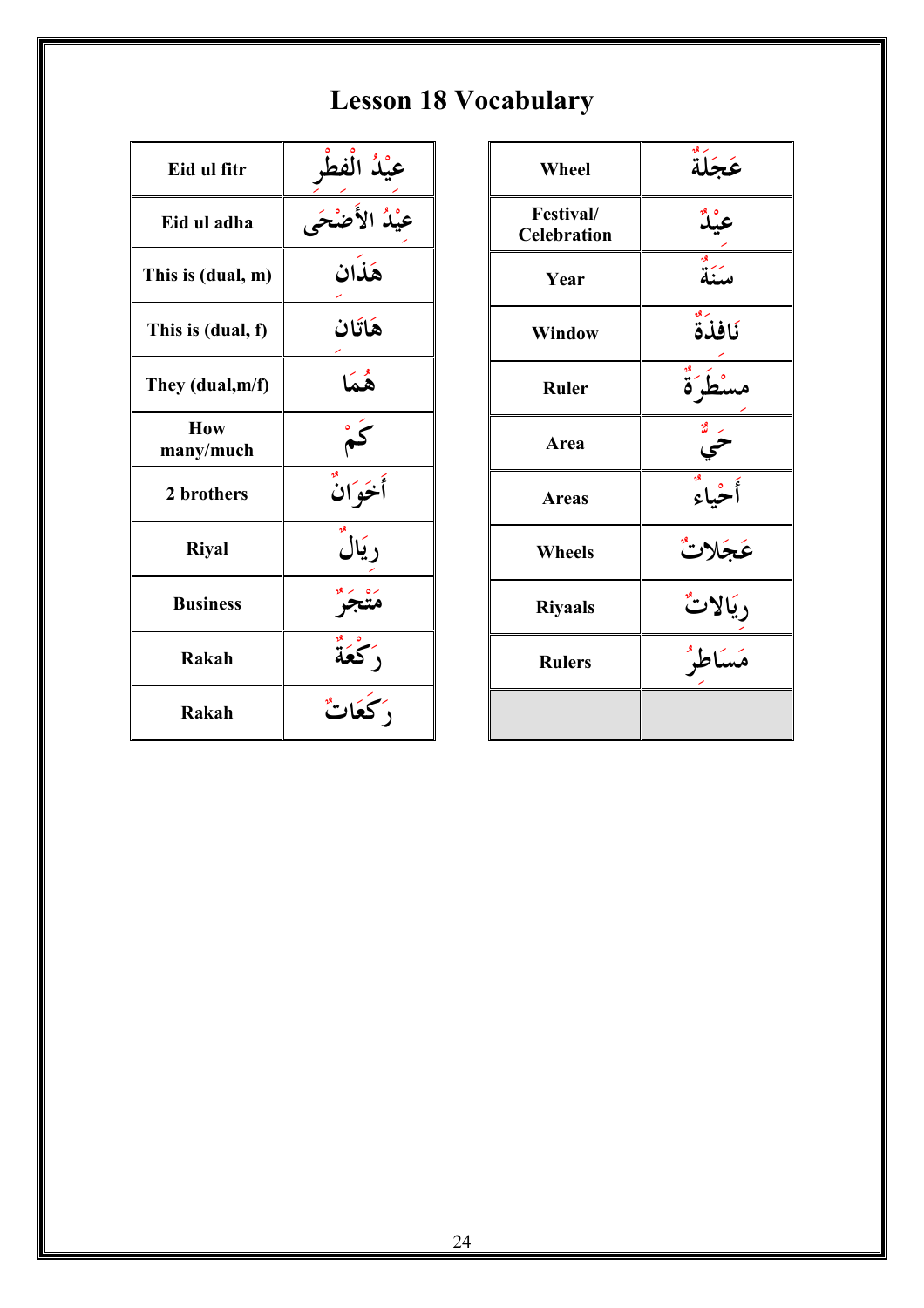## Lesson 19 Vocabulary

| Passenger             | رَاكبٌ               |
|-----------------------|----------------------|
| <b>Passengers</b>     | وتجاب                |
| Old (pl.m/f)          | قَدَامَی             |
| Pocket                | جيب                  |
| All                   | قر<br>كل             |
| All of them<br>(pl.m) | موه<br>كلّهُمْ<br>=  |
| All of you (pl.m)     | <u>ئىگڈ،</u><br>كلگم |
| All of us             | وه<br>کلنا           |
| <b>Different</b>      | مُخْتَلِفٌ           |
| <b>Bus</b>            | ځافلَةٌ              |
| <b>From them</b>      | $\frac{1}{\sqrt{3}}$ |
| <b>Europe</b>         |                      |
| Yugoslavia            | ؽۅ۠ۼۘٛڛؘڸاڤِيَا      |
| Question              | سُؤَالَ              |
| <b>Questions</b>      | أَسْئِلَةَ           |
| <b>Buses</b>          | ځافلاتٌ              |
| <b>Pockets</b>        | —<br>موه په          |

| Ten (f)                 | عَشَرَةٌ   |
|-------------------------|------------|
| Three (f)               | تَلاثَةٌ   |
| Four (f)                | أرْبَعَة   |
| One (m)                 | واحدٌ      |
| Seven (f)               | سبعة       |
| Five (m)                | ہ<br>مسلة  |
| Eight (f)               | ڷؘڡؘڶڹۘةؖ  |
| Six(f)                  | ية<br>منتة |
| Nine (f)                | تسعة       |
| Two (m)                 | إثنان      |
| <b>Thanks</b>           |            |
| <b>Days</b>             |            |
| Price                   |            |
| <b>Half</b>             | حنف        |
| $1/10^{th}$ of a riyaal |            |
| $1/10^{th}$ of riyaals  |            |
|                         |            |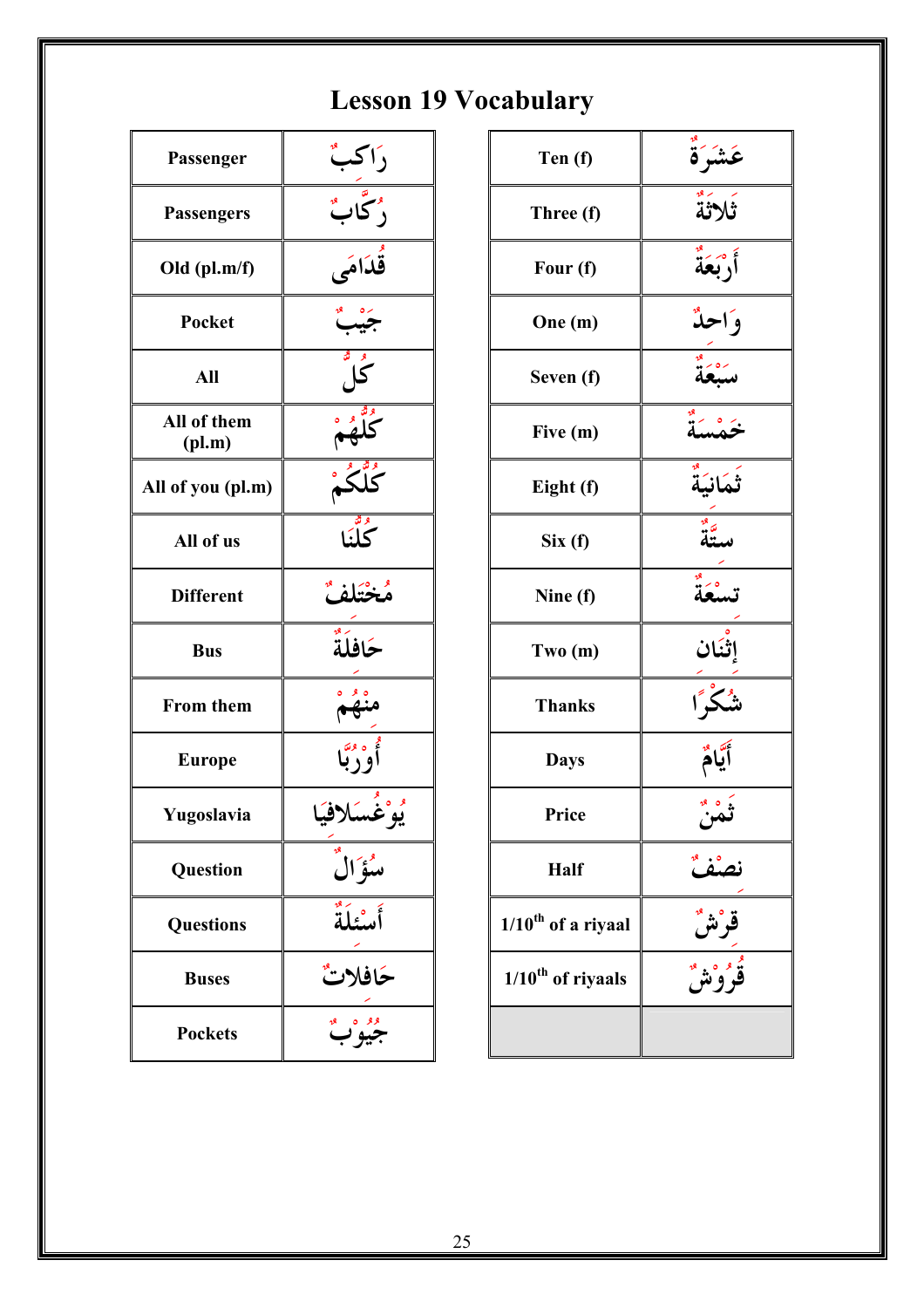#### Lesson 20 Vocabulary

| <b>Three daughters</b> | ثَلاثُ بَنَات              |
|------------------------|----------------------------|
| <b>Four sisters</b>    | أَرْبَعُ أَخَوَات          |
| <b>Five mothers</b>    | خَمْس أُمَّهَات            |
| <b>Six women</b>       | ستُ نسَاء                  |
| <b>Seven students</b>  | سَبْعُ طَالبَات            |
| <b>Eight rooms</b>     | ثَمَانیْ غُر <sup>َف</sup> |
| Ten (f)                | عَشَرَةٌ                   |
| Two $(f)$              | إثْنَتَان                  |
| One (f)                | واحدةٌ                     |
| <b>Chicken</b>         | دَجَاجَةٌ                  |
| <b>Chickens</b>        | دَجَاجَاتٌ                 |
| <b>Faculties</b>       | ݣْلِيَّاتٌ                 |
| <b>Paternal aunts</b>  | عَمَّاتٌ                   |
| <b>Universities</b>    | جَامعَاتٌ                  |
| <b>Rooms</b>           | __<br>غُرَفٌ<br>سَلْمَى    |
| <b>Salma</b>           |                            |

| <b>Three sons</b>            | ثَلاثَةُ أَبْنَاء   |
|------------------------------|---------------------|
| <b>Four brothers</b>         | أَرْبَعَةُ إخْوَة   |
| <b>Five fathers</b>          | خَمْسَةُ آبَاء      |
| Six men                      | ستَّةُ رجَال        |
| <b>Seven students</b>        | سَبْعَةٌ طُلاَّب    |
| <b>Eight houses</b>          | ثَمَانِيَةُ بُيُوْت |
| Ten (m)                      | ره ۹۶<br>پيد        |
| Two (m)                      | إِثْنَان            |
| One (m)                      | واحلٌ               |
| Word                         | كَلِّمَةُ           |
| Words                        | كلمَاتٌ             |
| Magazine/<br>Journal         |                     |
| Magazines/<br>Journals       | مَجَلاَتٌ           |
| Letter (of the<br>alphabet)  |                     |
| Letters (of the<br>alphabet) |                     |
|                              |                     |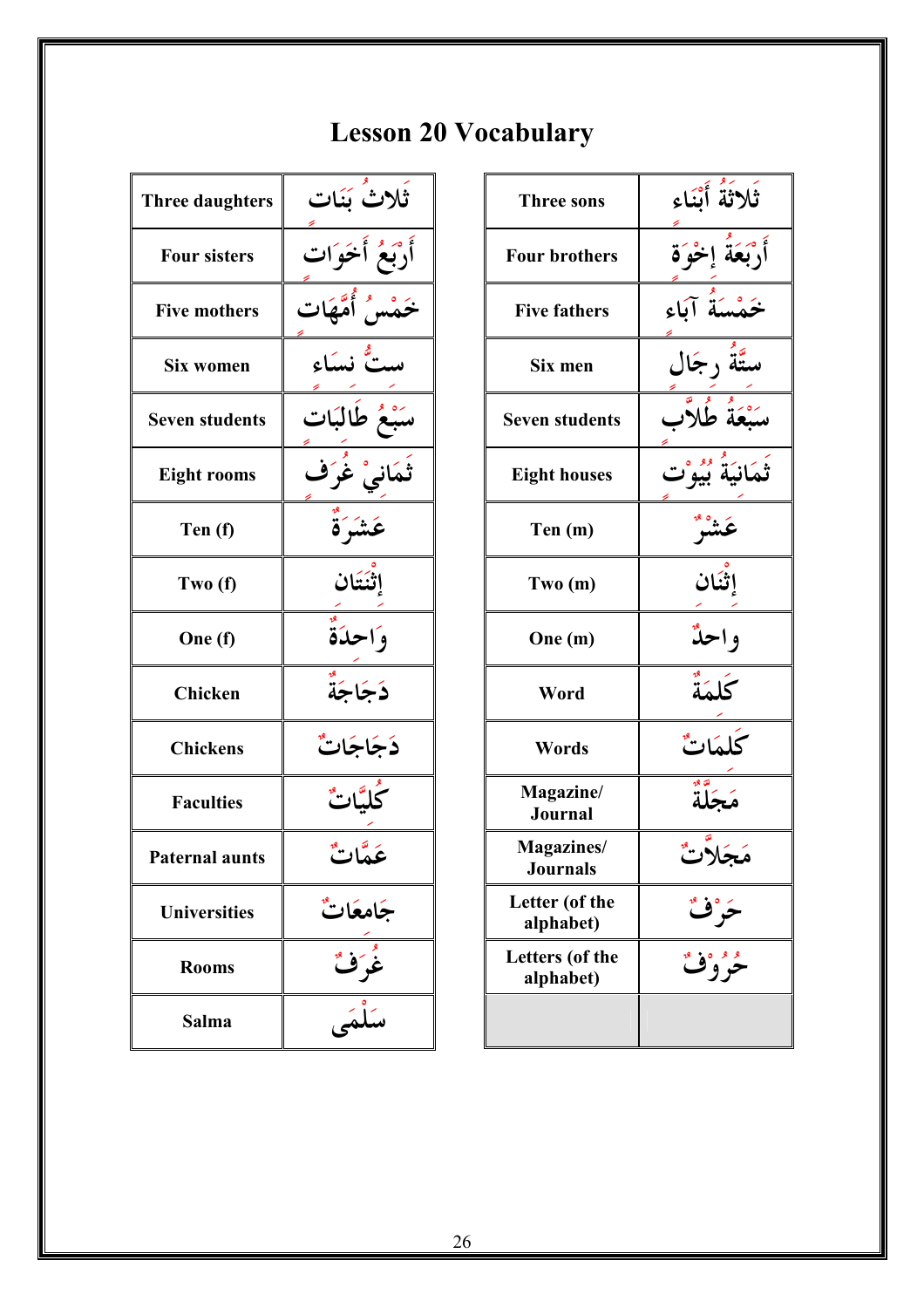#### Lesson 21 Vocabulary

| Very much/<br>many            | كثيراً                       |  |  |
|-------------------------------|------------------------------|--|--|
| Or (used for<br>questioning)  | أُمْ                         |  |  |
| <b>Closed</b>                 | مُغْلَقَة                    |  |  |
| <b>Africa</b>                 | إفريقيًا                     |  |  |
| <b>Desks</b>                  | مَكاتبُ                      |  |  |
| <b>Chairs</b>                 | كراسى<br>-                   |  |  |
| <b>Direction of</b><br>prayer | قبْلَةٌ                      |  |  |
| That                          | ذَاكَ                        |  |  |
| Greece                        | الْيُوْنَانُ                 |  |  |
| Colour                        | لَوْنٌ                       |  |  |
| <b>Colours</b>                | أَلْوَانٌ                    |  |  |
| We love                       | ئحب                          |  |  |
| We love him                   | و گھ<br>ق <del>باح</del> یله |  |  |
| Asia                          | آسيا                         |  |  |

| <b>Spacious</b>    |                       |  |  |
|--------------------|-----------------------|--|--|
| <b>Near</b>        | وَاسِعٌ<br>قَوْيْبَةٌ |  |  |
| <b>Classroom</b>   | فُصْلُ                |  |  |
| <b>Classrooms</b>  | فصول                  |  |  |
| <b>Two windows</b> | نَافِذَتَان           |  |  |
| <b>Ahmad</b>       | أخمله                 |  |  |
| Ghana              | غَانَا                |  |  |
| Nigeria            | نيجيريا               |  |  |
| <b>Bayrum</b>      | ۘۑؽۯۘم                |  |  |
| <b>Abu Bakr</b>    | أبو بَكْر             |  |  |
| <b>But</b>         | وَلكِنْ               |  |  |
| Yusuf              | يوسُفُ                |  |  |
| <b>Righteous</b>   | صَالَحٌ               |  |  |
|                    |                       |  |  |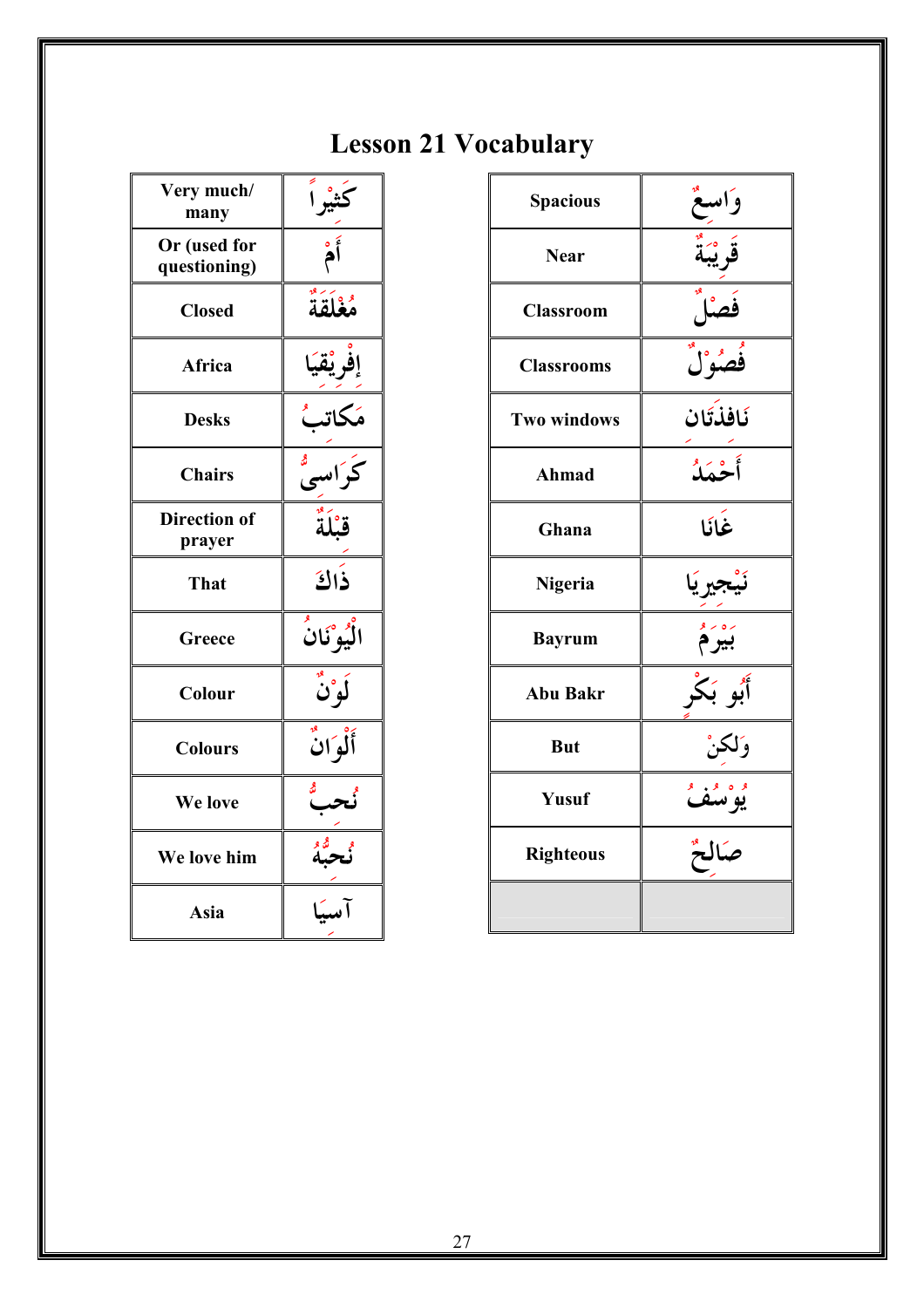# Lesson 22 Vocabulary

| Tea cup        | فنْجَانٌ         |  |  |
|----------------|------------------|--|--|
| Tea cups       | فَنَاجيْنُ       |  |  |
| <b>Minute</b>  | ۮقؽقؘۘةٌ         |  |  |
| <b>Minutes</b> | دَقَائقُ         |  |  |
| <b>Key</b>     | مفْتَاحٌ         |  |  |
| <b>Keys</b>    | أَهَفَاتِيْحُ    |  |  |
| She said       | قَالَتْ          |  |  |
| <b>Red</b>     | أحْمَر           |  |  |
| <b>Blue</b>    | ٱزْرَقْ          |  |  |
| Green          | أخضرُ            |  |  |
| <b>Black</b>   | أسودُ            |  |  |
| <b>Yellow</b>  | أصفك             |  |  |
| White          | ۔<br>أبيضٌ       |  |  |
| He said        | قَالَ<br>مَكَّةٌ |  |  |
| <b>Makkah</b>  |                  |  |  |

| <b>Uthmaan</b>      | عُثْمَانُ            |  |  |
|---------------------|----------------------|--|--|
| <b>Two students</b> | طَالبَان             |  |  |
| <b>Many</b>         | كَثيرَةٌ             |  |  |
| Few                 | قَلِيْلَةٌ           |  |  |
| Affaan              | سمبر<br>عَفانُ       |  |  |
| Sufyaan             | سفيان                |  |  |
| Marwaan             | مَرْوَانُ            |  |  |
| Nu'maan             | نْعْمَانُ            |  |  |
| Full/satisfied      | شَبْعَانُ            |  |  |
| Anwar               | أورو                 |  |  |
| Akbar               | أكبر                 |  |  |
| <b>Mosques</b>      | مَسَاجِدُ            |  |  |
| <b>Schools</b>      | مَدَارِس             |  |  |
| <b>Baghdad</b>      | بَغْدَادُ<br>جُدَّةُ |  |  |
| Jeddah              |                      |  |  |